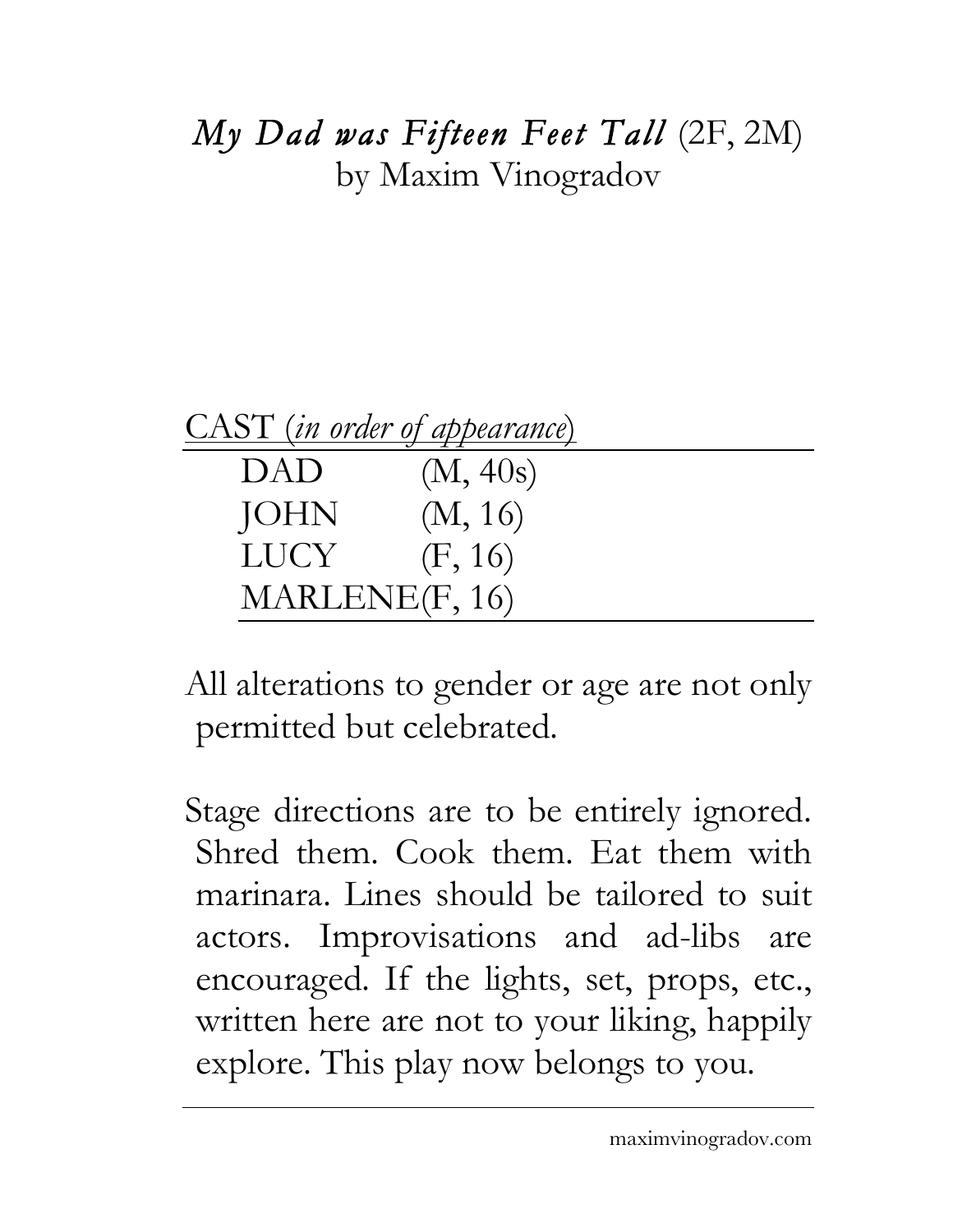It's important to hold the audience's hand with regards to dual time settings. If there's a way to project or establish the date, it may be helpful.

The first vital ingredient to this play is that the script is intentionally absent all of the important details of people. People are not words. When actors read from a script, it's the only time of their day where they're honest. People are not honest. People are lying 99% of the time they spend talking. For sixteen year-olds, this number is doubled. John does not tell the truth until his final two sentences. Marlene tells the truth once: "I like Lucifer, " then never again. John and Marlene's dads don't tell the truth the whole play. Lucy's dad is once in a while as earnest as he mentally can be. Lucy slips in S11's "*She was?*" then after her final words in S11, she becomes the only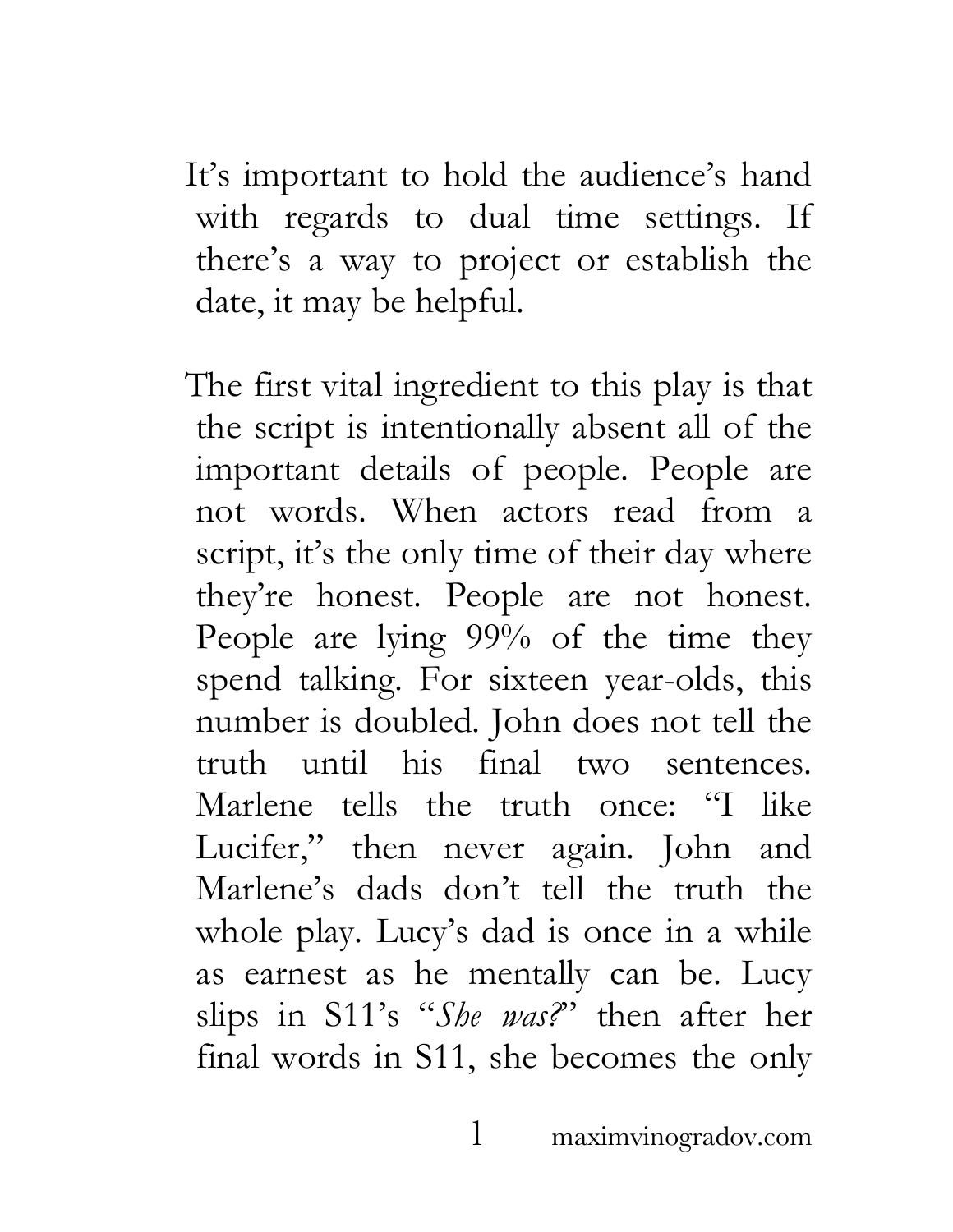honest character, except momentarily for the beginning of the séance monologue in S12.

- The second vital ingredient is tension. Exclamation points are not volume. If a teen yells, they break the tension and ruin what chance this play had. Every seething thing a teen says is a restraint on an even worse thought. Again: even the releases aren't fully honest.
- If you produce this play with at least half a cast of non-male actors, at least half a cast of actors of color, and have a seat occupancy of 50 or less, please inquire about having your rights' fees waived by the playwright.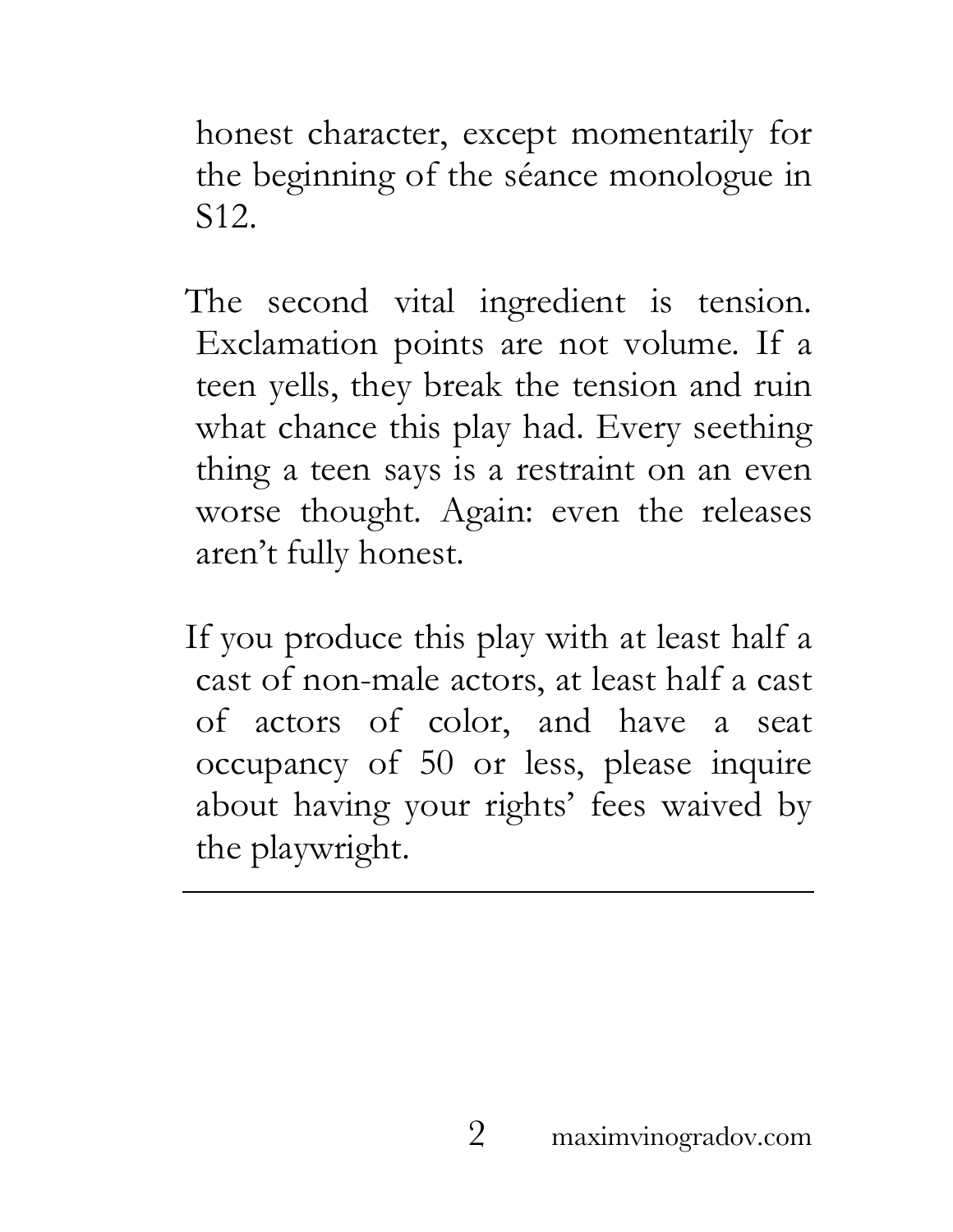*October, 2004. DAD makes himself a drink then grabs the landline phone. He dials. He's gruff. Charming. Probably a burnout.*

DAD. Hey, Jeanine! It's, uh. Oh! Can I speak with Jeanine? Well, I've got a date with her tonight and I wanted to—Uhhuh. I didn't know that. Is there somebody else in the house named Jeanine? Someone who isn't your—? All right, pal, we can stop yelling. Hey! All right, if we could just tone it down a few—Well, all right, now, can you put your wife on the line then? I'd like to speak with her about this as well—I mean, I had a whole night planned and—Hello? (*he hung up*) Figures. 3-5-6? 5-6-3! (*dialing*) 5-6-3-4-4. Uh. 5-6-3-4-4- 4? 1? Oh! Uh. Hi! Fran! Long time, no talk. We had history together. With Mrs.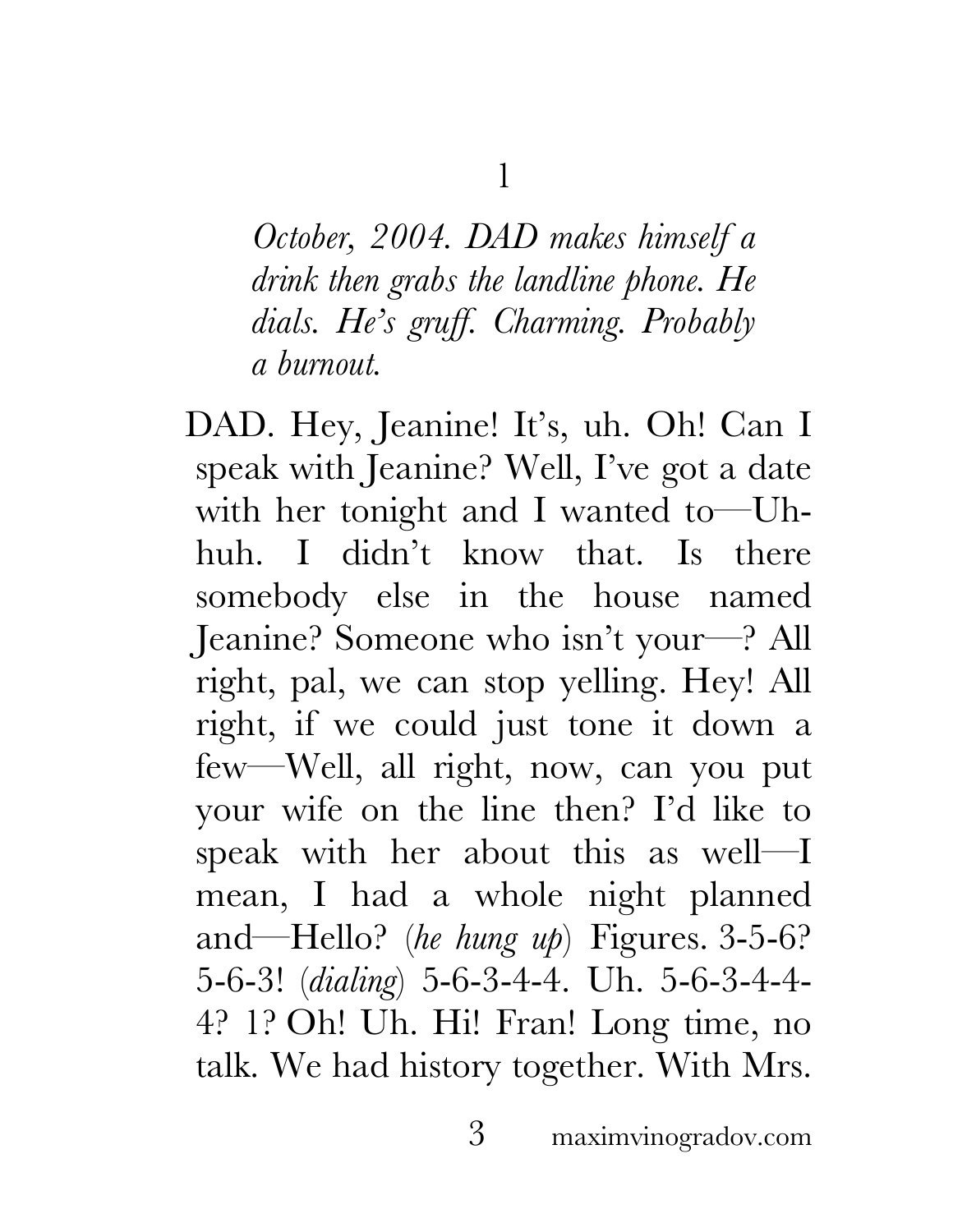Grenshaw. Oh—Oh, well, can you put Fran on? Oh, I'm sorry. Yeah, that makes sense. No, no—

*JOHN enters wearing a snowcap. He inherited his dad's charm and knows he's got both impunity and immortality in everything he does.* 

JOHN. Dad!

- DAD. (*quickly hanging up*) John! What's up?
- JOHN. So. I was gonna go to Friedman's tonight to play Halo.
- DAD. Okay. You need a ride?
- JOHN. I can find someone.
- DAD. Uh-huh. Yeah, I'll take you. You need me to pick you up? How late are you thinking?
- JOHN. I really mean that I can ask somebody else's dad.

DAD. So I'm picking you up?

- JOHN. I can totally ask somebody else's dad.
- DAD. I'm picking you up.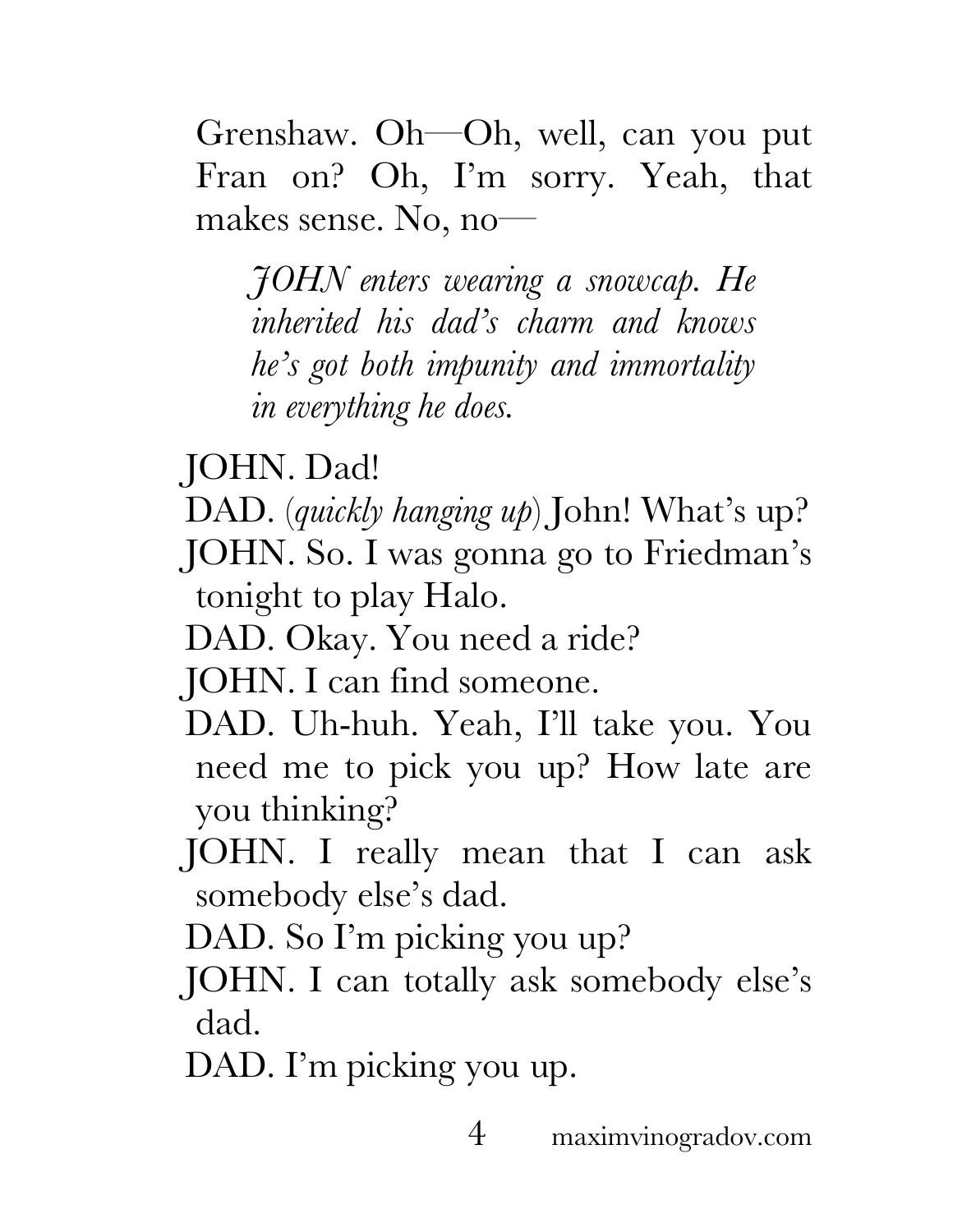JOHN. If you can.

DAD. Sounds good, kiddo. J'eat?

JOHN. Not hungry. Can you also take Sam and Ethan? And pick us up?

DAD. Hold on. You didn't eat? I made hotdogs yesterday. Buns are in the fridge. You want me to toast 'em?

JOHN. I'm honestly not hungry.

- DAD. I'm not asking if you're hungry.
- JOHN. I will eat when I get back, I promise.
- DAD. What time is that at?
- JOHN. Oh, yeah—Wait, what time are you…?
- DAD. Tonight? Oh, don't worry about me. Cancelled.

JOHN. Word?

DAD. She had a—So, she's a nurse. Had a shift and couldn't get a night shift off I guess. These things happen.

JOHN. Postponed then?

DAD. Probably not.

JOHN. What's wrong with her?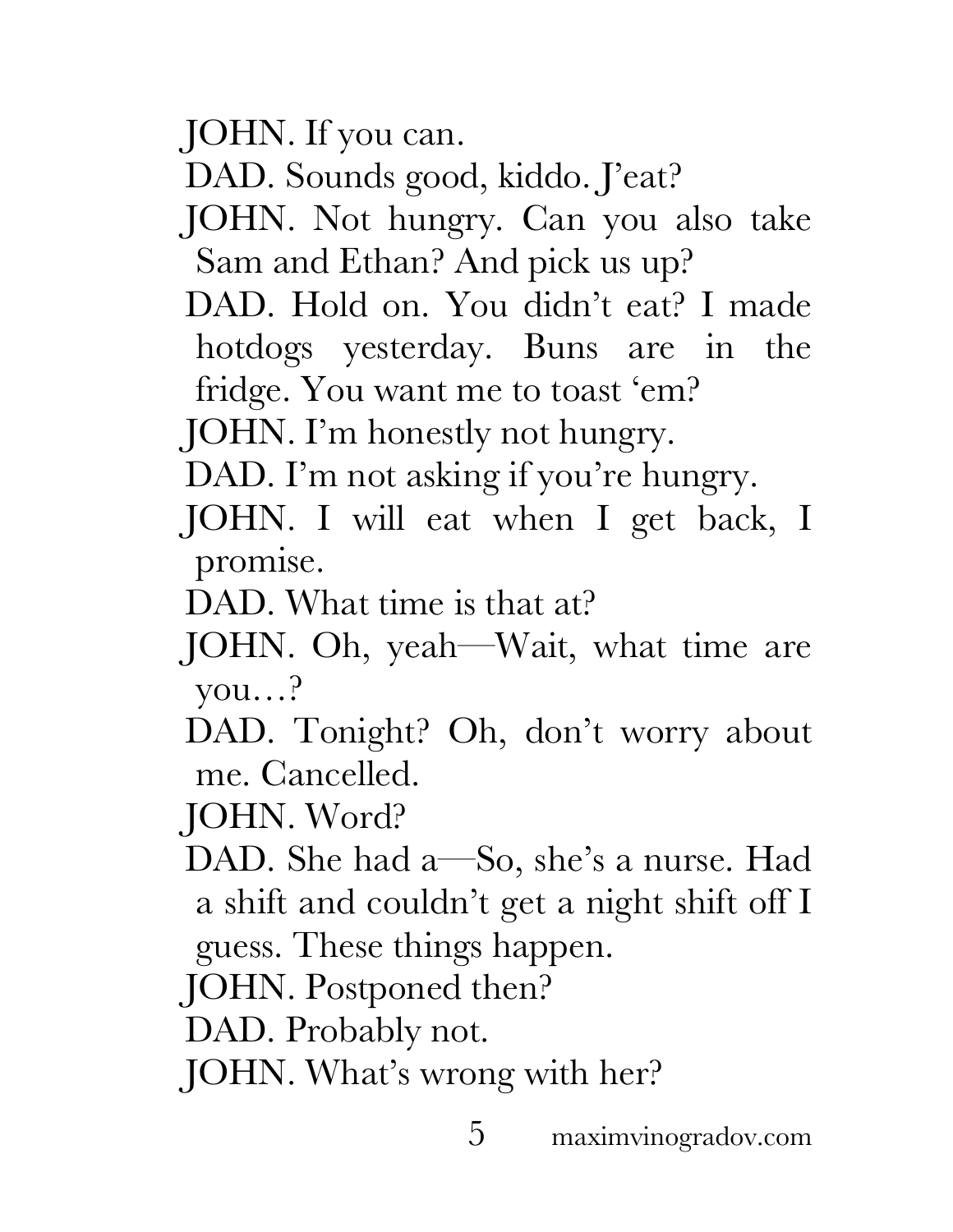DAD. She's got no proof that she has teeth.

JOHN. Yeah?

DAD. None in any picture. Closed lipped smiles. And I feel like every tooth she doesn't show is a tooth she doesn't have. So, just—Hold on. You're going to Friedman's to play Halo? Isn't that game old?

JOHN. You buying us Halo 2?

DAD. I didn't say that, I just mean… Is there gonna be…?

JOHN. Uh?

DAD. Come on. Booze? Girls?

JOHN. I mean, there *might* be.

DAD. All right, all right, don't do anything stupid, all right?

JOHN. I won't. I swear I won't.

DAD. Good. You going like that?

JOHN. What do you mean?

DAD. It's barely October and you've got a hat on!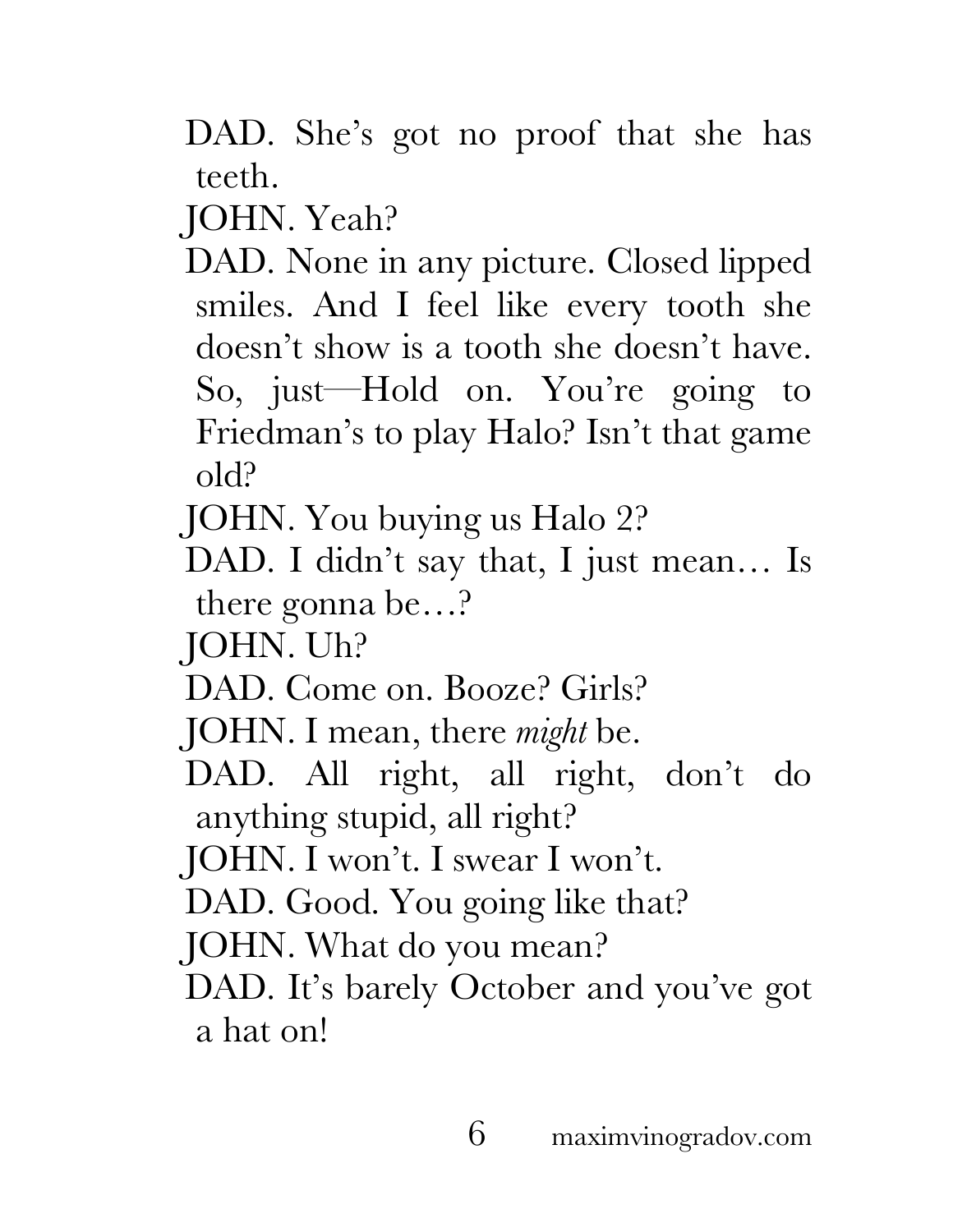- JOHN. It's like mid-October and girls like hats.
- DAD. Girls do not like—Come on. Take the hat off, would you?
- JOHN. I mean, I was just gonna leave it on.

DAD. All right. What do I know? Lemme know when you're ready to go.

JOHN. Uh. I'll go change my pants.

*JOHN exits. DAD makes another drink.*

DAD. John! JOHN. Yeah? DAD. Wanna drive? JOHN. What's that? DAD. Do you want to drive? JOHN. The car? DAD. Jesus, Mary, and—Yes, the car. JOHN. I don't have my permit yet. DAD. Let's just have you drive, all right? JOHN. Yeah, for sure!

*DAD dials.*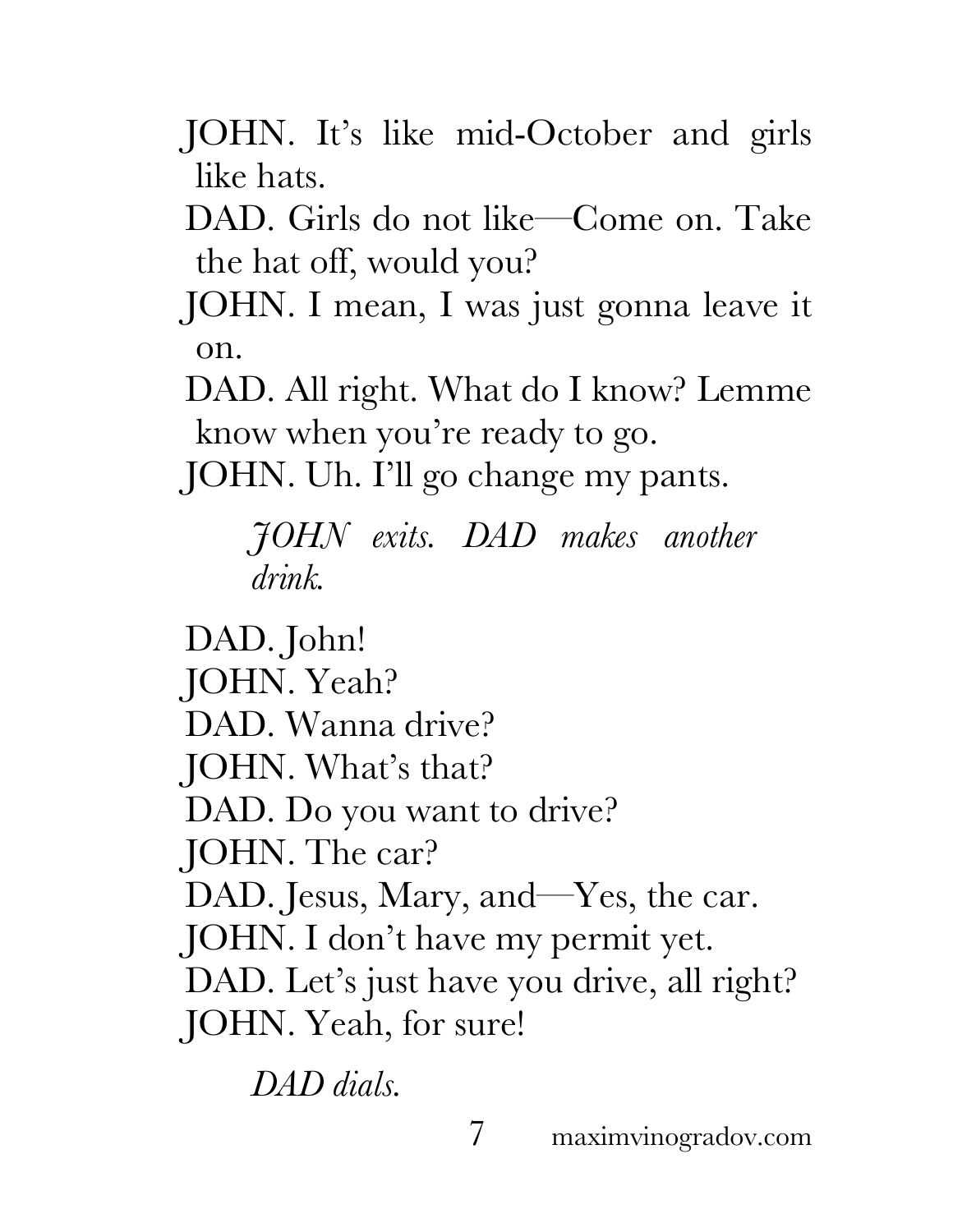DAD. Hi, Keira? Yeah, it's—Jesus Christ, can we just talk?! I need to speak with you. It's about John drinking. I wouldn't call this late if it weren't important. John's going drinking tonight with friends and thought you should know, seems like a thing parents should both know. If we wanna talk about it, I don't trust you to not shriek at me while I talk, okay? So, we would talk in person. Yeah! What, do you have plans tonight? I mean. I mean. He isn't John's father. The hell would he even contribute? Let him worry about his own kids, and we'll worry about— (*"I'm pregnant"*) You're what? Uh. How, uh? How far along are…?

*Hang up.*

DAD. John, how long's it take to change your pants? John! JOHN. What? DAD. Are you coming?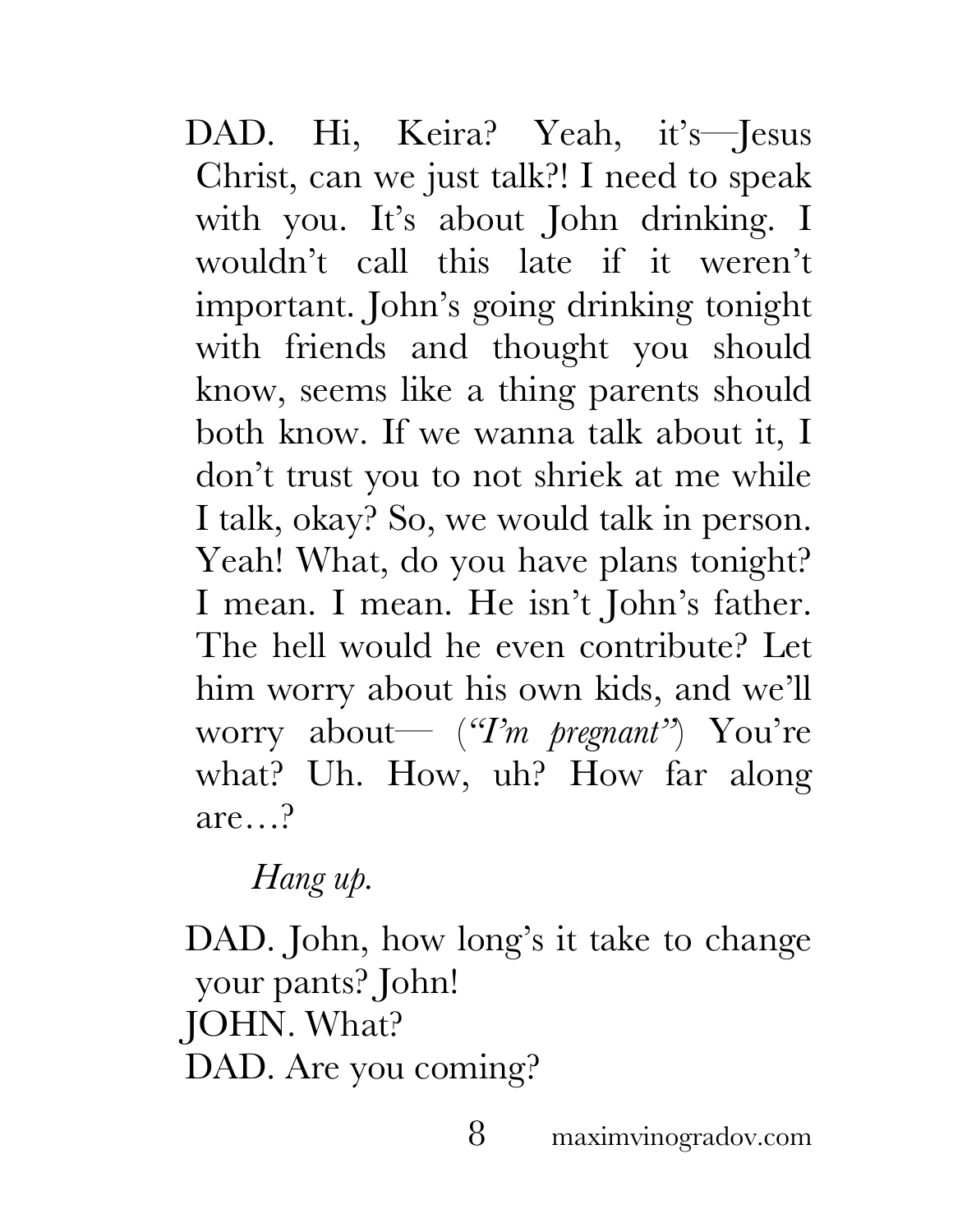JOHN. Yeah, one sec, I gotta pick my pants!

DAD. I'm waiting by the car.

## 2

*Halloween, 2004. LUCY, in her house. She's reserved and smart: her revealing anything about herself is like the world's slowest leg wax. She hears a knock at the door. It's MARLENE, dressed as an owl and with a large case. MARLENE is terrified and infatuated with LUCY, but hiding both.*

MARLENE. Happy Halloween! LUCY. Yeah. Hey.

MARLENE. Oh, I like what you've done to the place. I definitely feel the spooky. LUCY. Yeah, I didn't do that.

MARLENE. Are you not gonna wear a costume?

LUCY. Do I need to?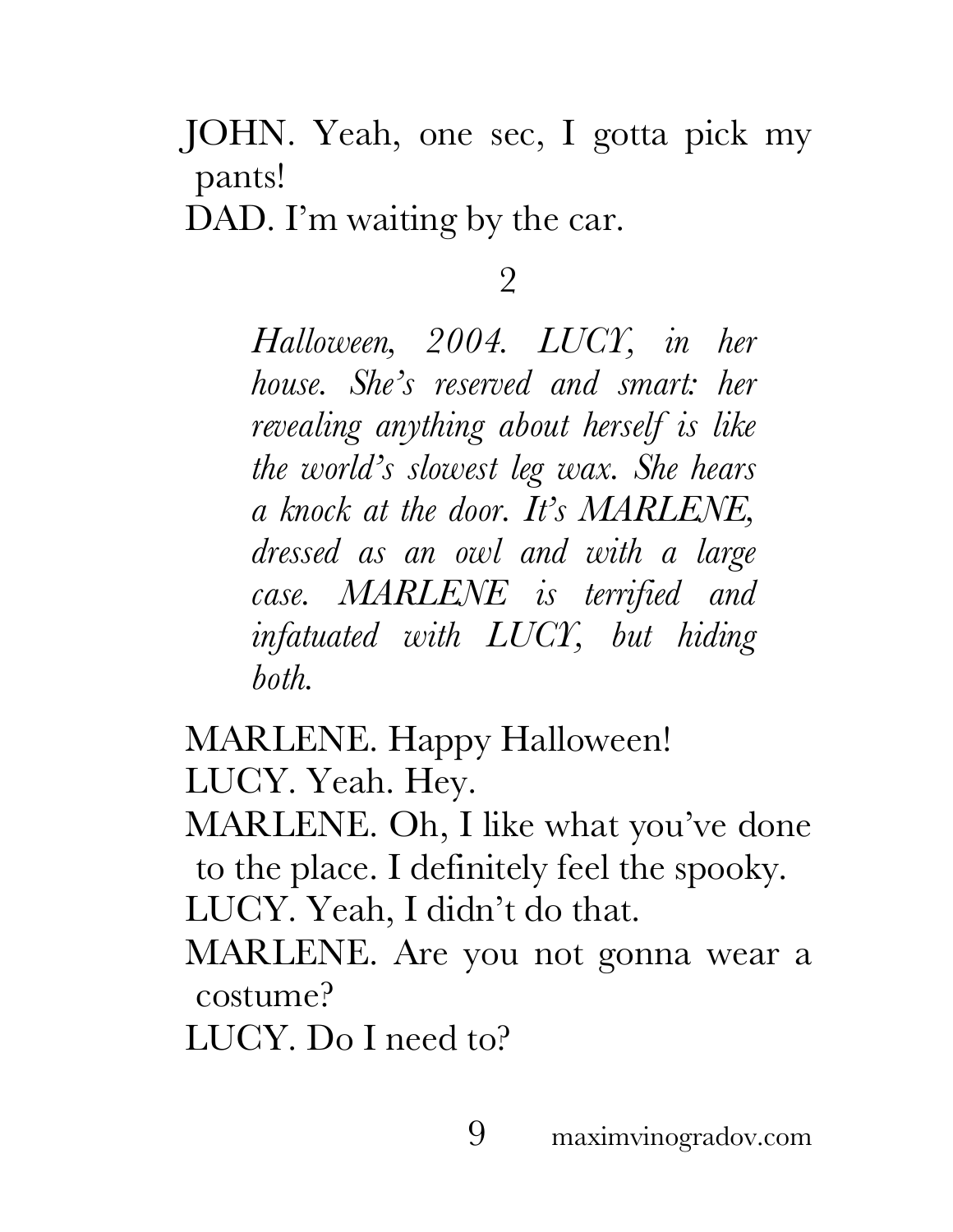- MARLENE. For the—? Oh, no. Just because it's… Wow. Your house is just spooktastic. I can feel them standing in the corners of the room. Your backyard looks terrible. I love that. Good choice.
- LUCY. Yeah. Can we just get this started?
- MARLENE. Yes. I'm gonna set some things up if that's okay.

LUCY. Of course.

MARLENE. Are you allergic to fire?

LUCY. No.

MARLENE. Okay, I'm gonna light some candles first then we can turn the lights off. Okay?

LUCY. Why would we do that?

MARLENE. If we turn the lights off first then I can't light the candles.

- LUCY. Why do we need to turn the lights off?
- MARLENE. Oh. The dead don't come towards the light. They made that mistake once already.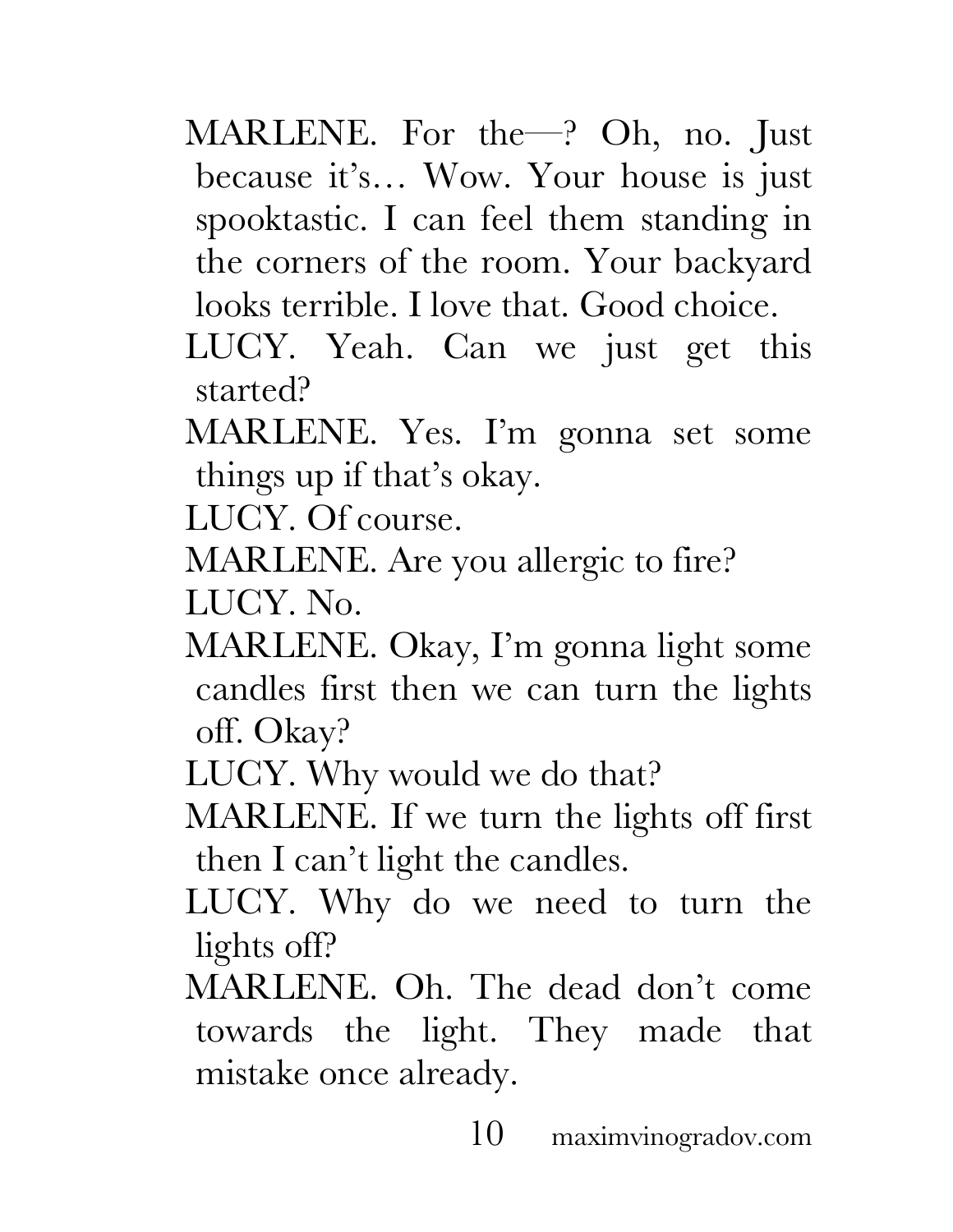LUCY. Then… Okay, can we just dim the lights?

MARLENE. The candles'll light the room just fine. It won't be dark.

- LUCY. We're gonna just dim the lights. We'll do everything else at two thousand percent.
- MARLENE. It's already gonna be really hard if it's just the two of us. Electricity's just gonna make it impossible.
- LUCY. How many times have you done this?
- MARLENE. I mean. I did it a lot more when my dad lived with us.
- LUCY. Oh, right. How's he doing?

MARLENE. Cleveland.

LUCY. Sounds nice.

*MARLENE begins setting up a table with a pentagram cloth, candles, etc.*

MARLENE. Thanks for calling. I just mean, it's really good to hang out again.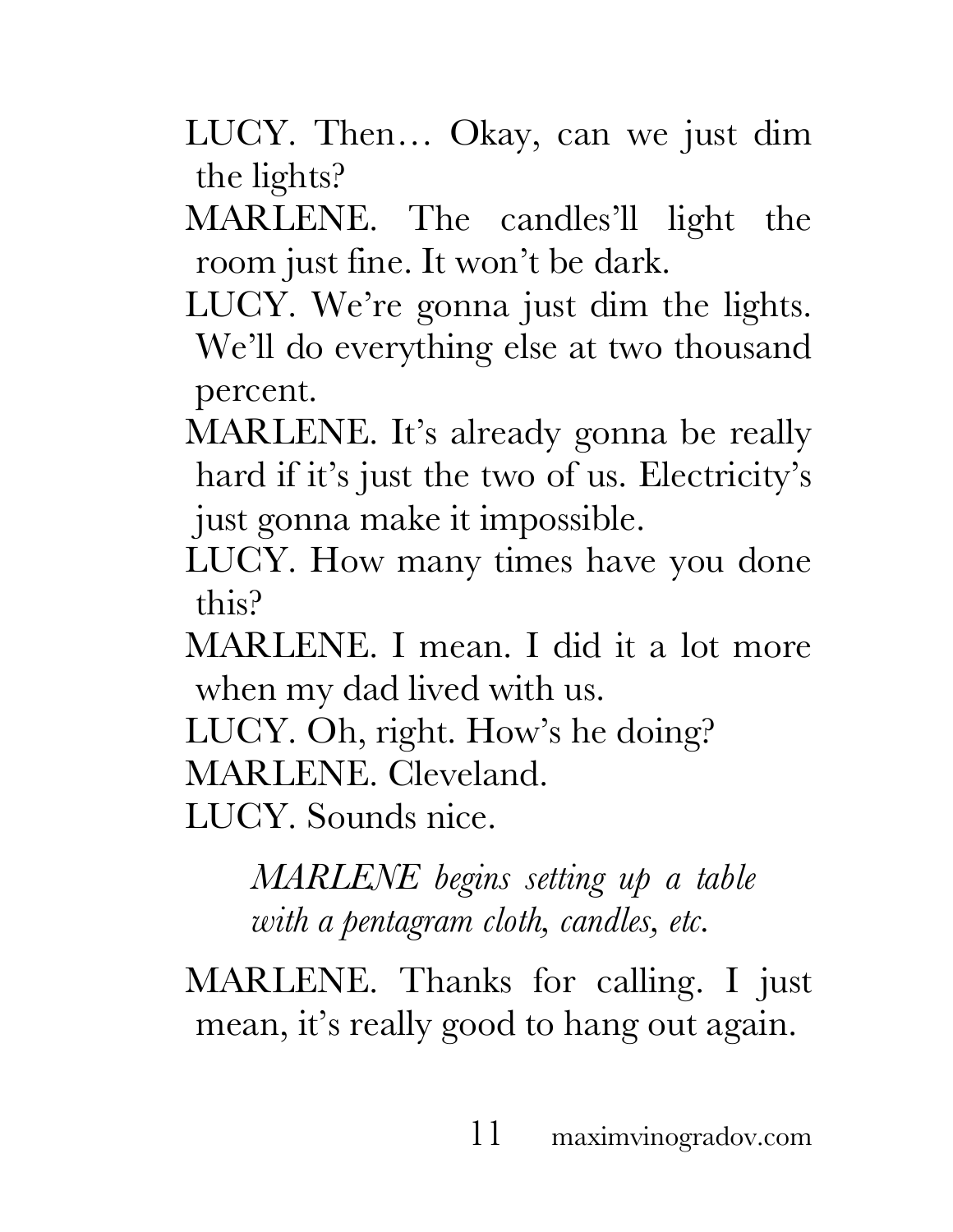- LUCY. Yeah. Do you need anything from me?
- MARLENE. Uh, a picture of her. Even an old license? A passport?
- LUCY. Yeah, I have her… Actually, I have a framed picture of her.
- MARLENE. Good. The dead are into aesthetics.
- LUCY. My dad's in it too, is that okay?
- MARLENE. Even better! You might get both!
- LUCY. I don't want both.
- MARLENE. They can take turns on the Ouija board!
- LUCY. I don't want both. Can you make sure we don't get both?
- MARLENE. Oh. Well. I mean. So. Okay, so, do you remember when we were in fourth grade and tried to make a voodoo doll of Mr. Renault and then his dog got hit by a dead tree?
- LUCY. I remember those two things separately.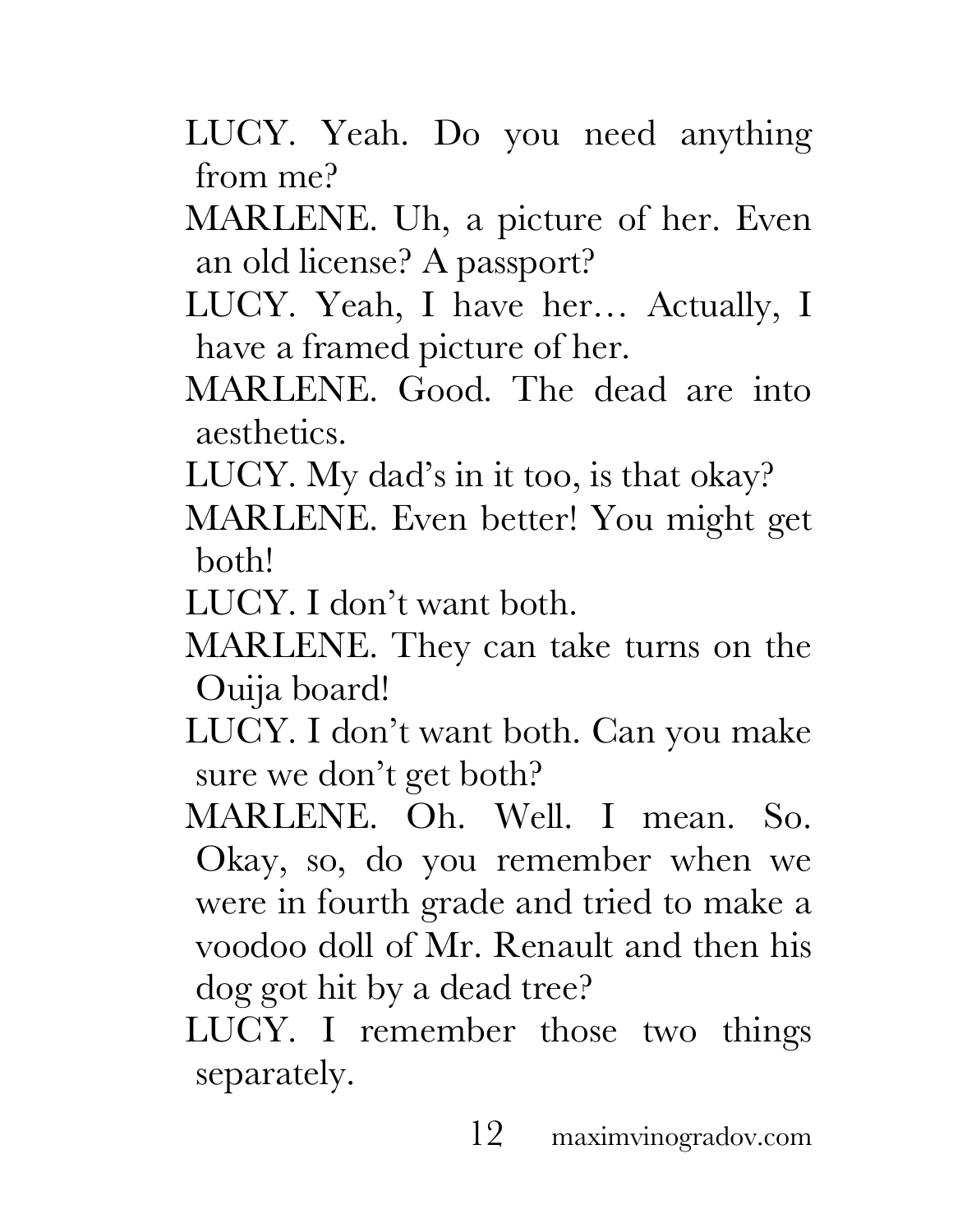MARLENE. I just… I don't want you to be upset if I miss.

LUCY. Then don't.

MARLENE. Okay. Sounds good. So, when are you moving?

LUCY. Soon. Ideally.

MARLENE. Are people gonna know a guy died in this house?

LUCY. Most people already do.

MARLENE. Makes it so nice and spooky. I always liked your house. Was a lot bigger when I was here last time. Eighth grade, right?

LUCY. Where does this go?

MARLENE. Oh, don't touch anything! Some of the stuff in there isn't good for touching. Oh boy, if anything changes color, wash your hands.

LUCY. Uh-huh.

MARLENE. Why Canada?

LUCY. Uh, I got into a school there.

MARLENE. Like another high school?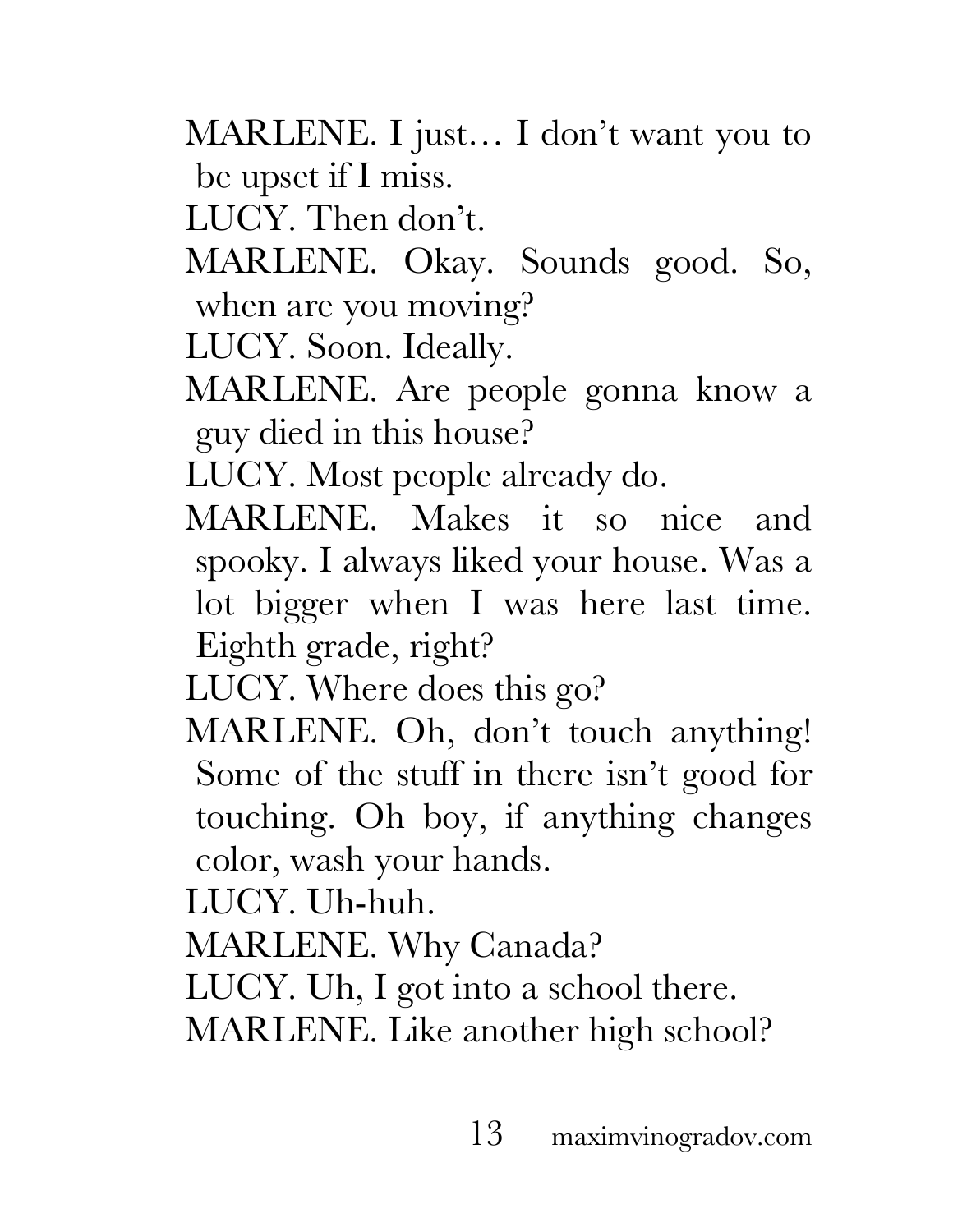LUCY. You can't tell anybody about this, all right? Same thing as my mom. If people know, I'm done for, okay? They're gonna be looking for me and you can't tell anybody anything.

MARLENE. Oh, I love that.

- LUCY. It's a creative writing program at the University of British Columbia in Okanagan. They think I'm my mom. Or, they think I'm thirty-something— Never heard of her.
- MARLENE. Can you pull that off?
- LUCY. I've been going to the bank as her. You can't tell anybody.
- MARLENE. I won't. I thought your mom was famous.
- LUCY. It's the kind where people don't know that she is. The books she was writing were sent up to people who were shitty at writing, those people put their names on the cover, we still collect the… *I* collect the royalty checks.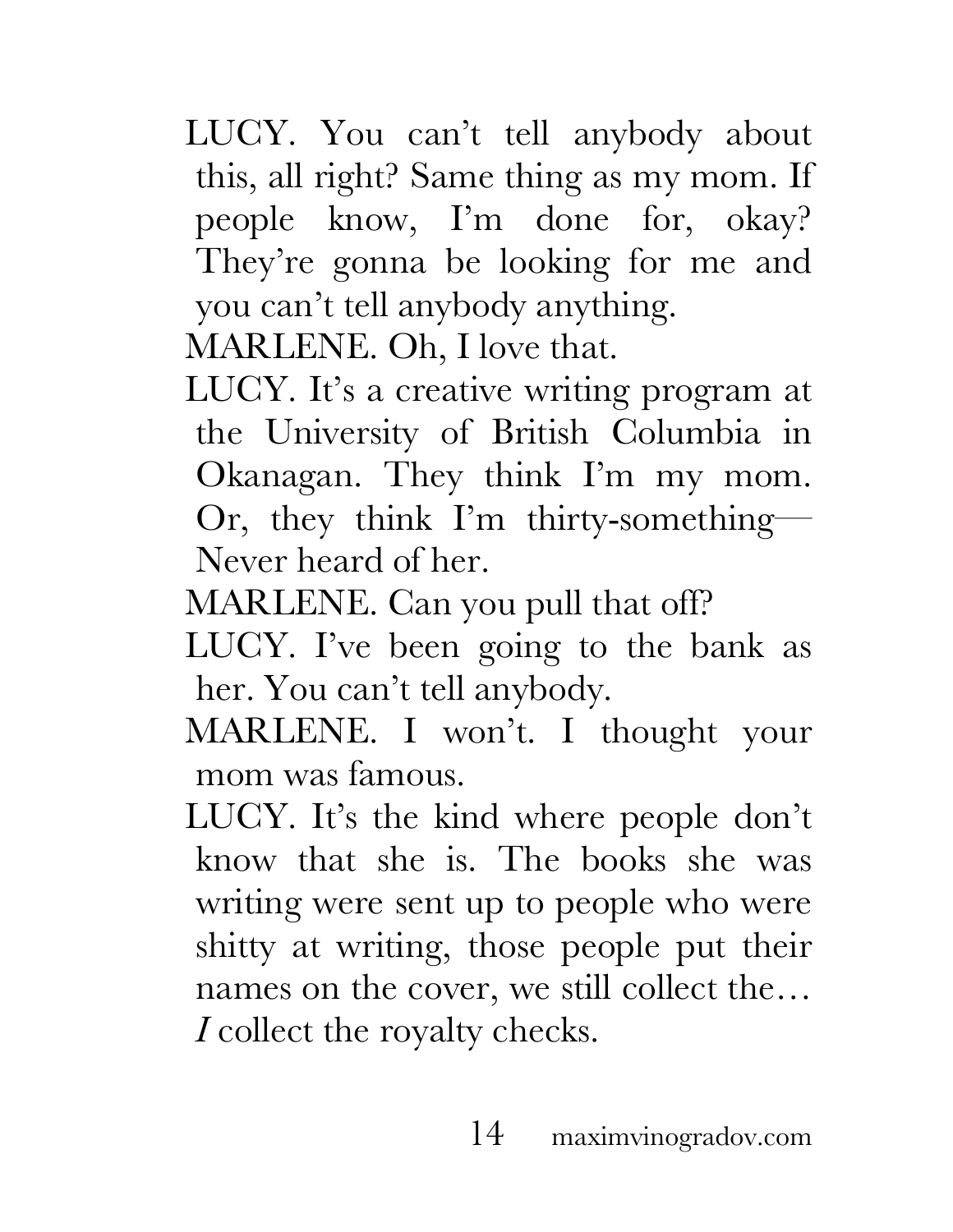MARLENE. Got it. Uh. So you don't want to at all talk to him?

*Knock on door.*

MARLENE. I wasn't followed. LUCY. It's Halloween. This happens.

*JOHN enters. No hat.*

LUCY. Oh. Uh. John. Hey.

JOHN. Hey. Uh. Hey, Marlene.

MARLENE. Holy moly, what are you doing here? Hi. Are you two still in touch?

JOHN. I was just walking around. Uh. Just saying hey.

LUCY. Hey. Good to see ya. Happy Halloween.

JOHN. Yeah. Happy Halloween. Uh. So, I just wanted to talk with you about—

MARLENE. Do you wanna come in?

LUCY. No, let's not—Would you look at that. Uh.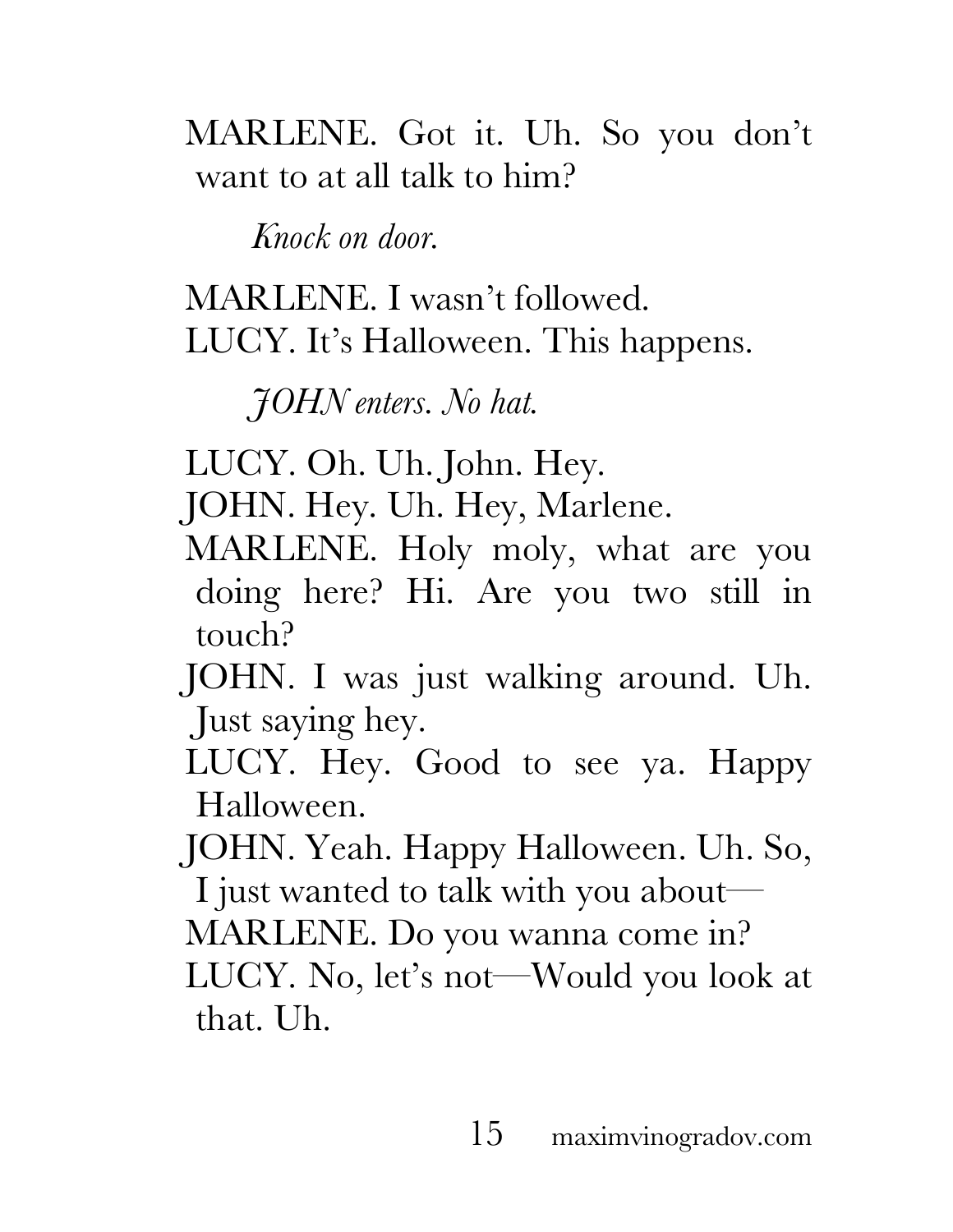- MARLENE. Oh, my goodness: a reunion of the old carpool! John, what've *you*  been doing for the past two years?
- JOHN. Yeah. I actually never went inside your house. I just assumed you still lived here.
- MARLENE. Oh, boy. How cute are we? Wow. Where does middle school go? Probably to the place we bury things. Oh, man. Oh, I'm so sorry I forgot to say: John, I'm sorry that your dad's dead.
- LUCY. Jesus, Marlene. Yeah. Sorry about that.
- JOHN. Um. Thanks. Yeah, I'm sorry I didn't say the same. Like, back in April and all that.
- LUCY. Yeah, February. Well, I didn't walk up to your house, so there wasn't really the opportunity. Uh. How are you feeling?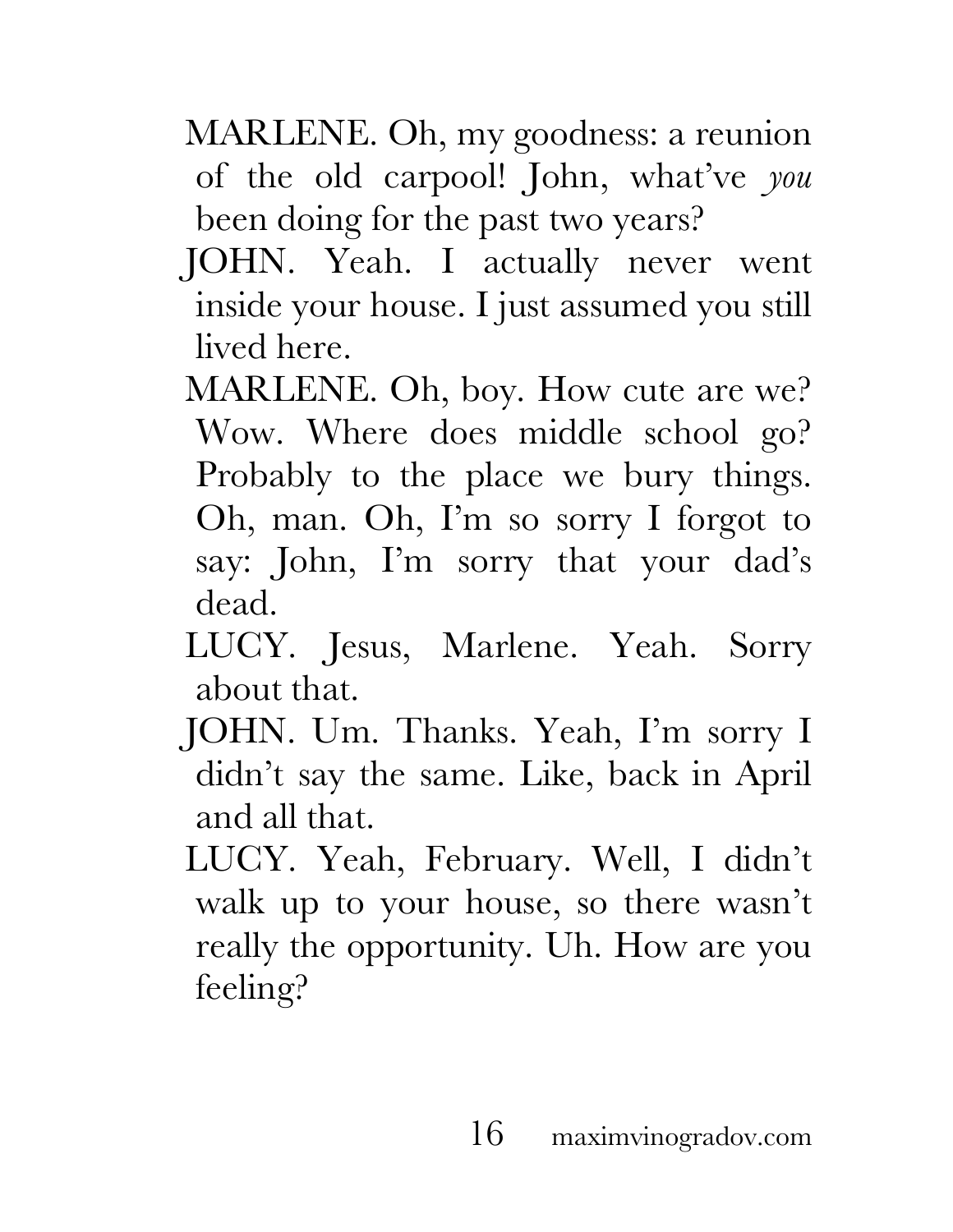- JOHN. I'm all right. Been rough, but, y'know, more celebrating his life than anything else.
- LUCY. Yeah. Were you on your way to Ethan's? You're still friends with Ethan, right?
- JOHN. Oh, I was gonna skip that.
- LUCY. Well, aren't you two close?
- JOHN. Not like close-close. I mean. Yeah. Not… I'm just kinda partied out. Like, I'll party more when we're juniors, but—Yeah, I'm kinda just gonna skip it.
- LUCY. Uh-huh.
- JOHN. I mean, were you going? Do you still not go to parties?
- LUCY. No.
- JOHN. Gotcha. Yeah. Uh, I like your candles. This is really cool. What are you two up to tonight?
- LUCY. Yeah. Look, so, this is a fun reunion and all, but this is a bad time. I mean, both for you and for me. We can totally talk about dad suicides on a later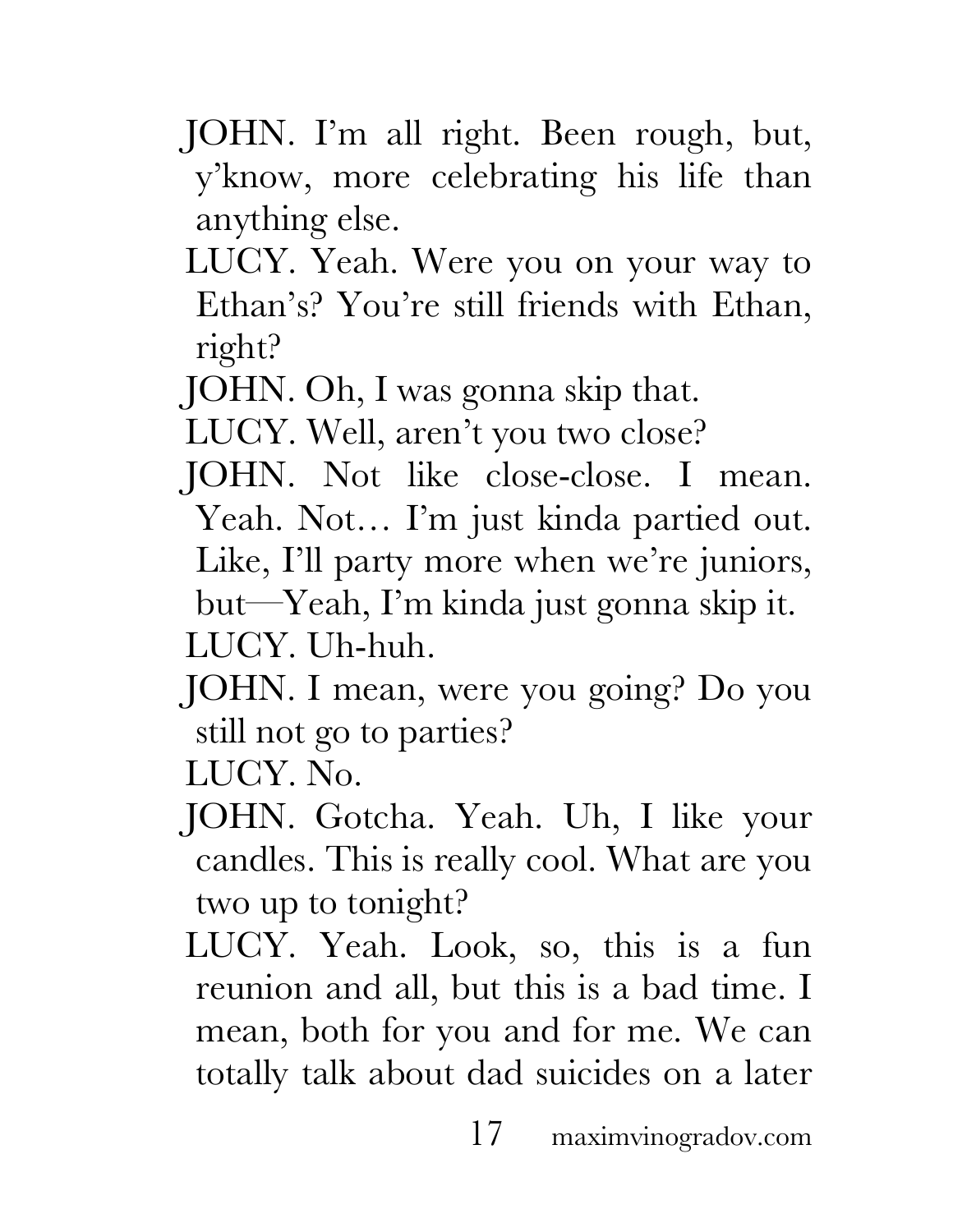date, though. Let *me* call *you* about it so…

JOHN. Oh, my God. Your dad killed—? Oh, shit. Lucy, I'm sorry.

LUCY. Yeah?

JOHN. Oh, my God, I'm so sorry. I had no idea. I mean. I heard stuff about like, I heard stuff. I'm so sorry. I just didn't know for sure your dad killed himself.

LUCY. Surprise.

- JOHN. Uh. I'm sorry. He was a great guy.
- LUCY. Don't think you ever actually met him. He was all right. It happens. That's my advice. Thanks for stopping by.
- JOHN. Wait. I'm sorry, I came to talk to you about something and I got off track. I'm sorry to hear that. Uh. I didn't plan on Marlene being here. It's really good to see you.
- MARLENE. Good to see you. Sorry about being forward earlier in

18 maximvinogradov.com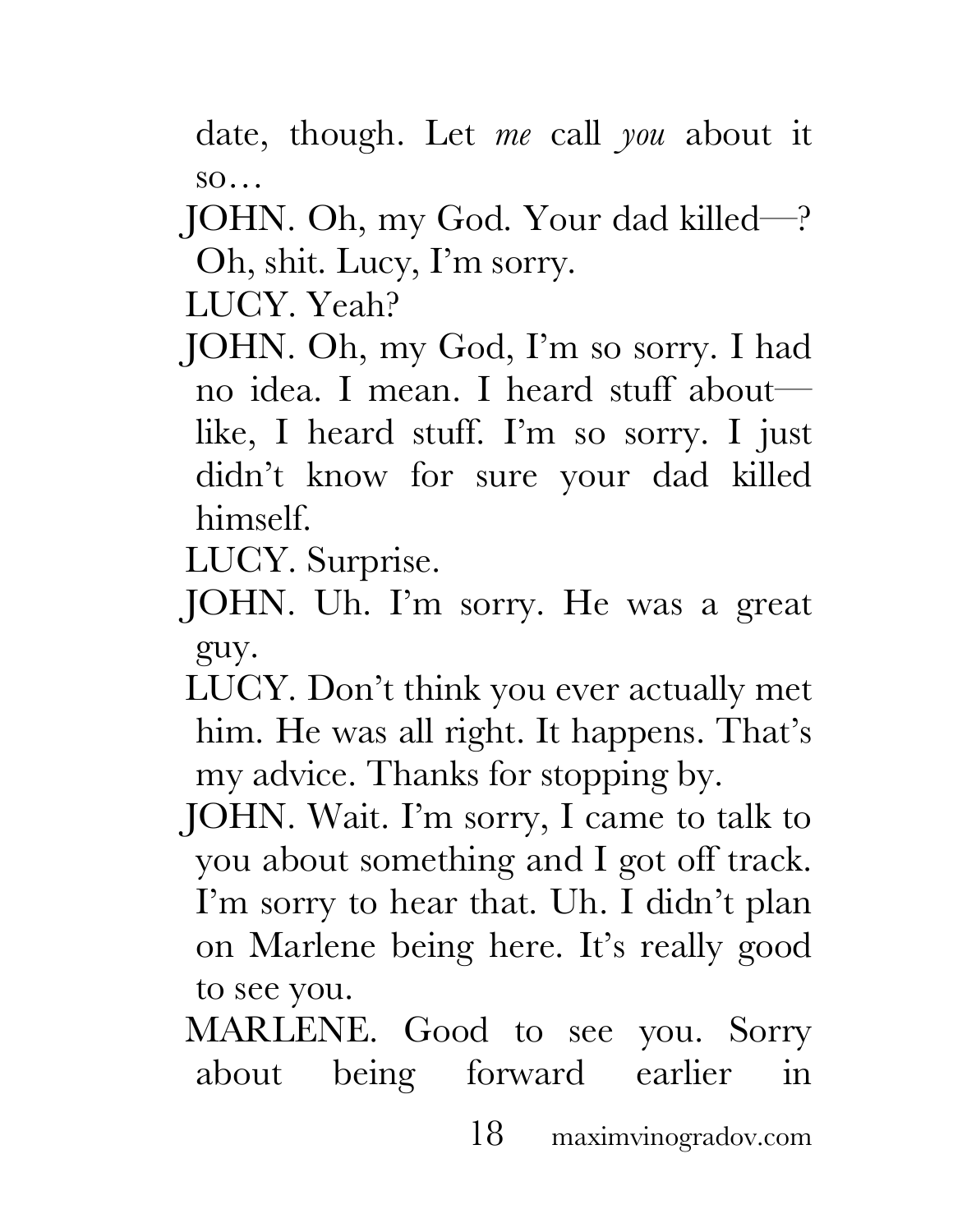recognizing your dad's suicide. I want to give you condolences but less forward.

JOHN. What are…? Wait, you guys know *my* dad didn't kill himself, right? MARLENE. Oh.

JOHN. Yeah, sorry. People've been saying that. It's not what happened.

LUCY. He drove into a lake.

- JOHN. Yeah, but not on purpose, like… He didn't *kill* himself.
- LUCY. I mean, he just kinda did the definition of it, but, yeah.
- JOHN. 'Cause he was drunk, he wasn't killing himself.
- LUCY. Your sister straight up told me your dad called your—
- JOHN. I don't have a—She's my *step*sister—and she really shouldn't say that. I came here to talk to you.
- LUCY. I get that. Because your dad killed himself.
- MARLENE. Lucy, I have a good idea.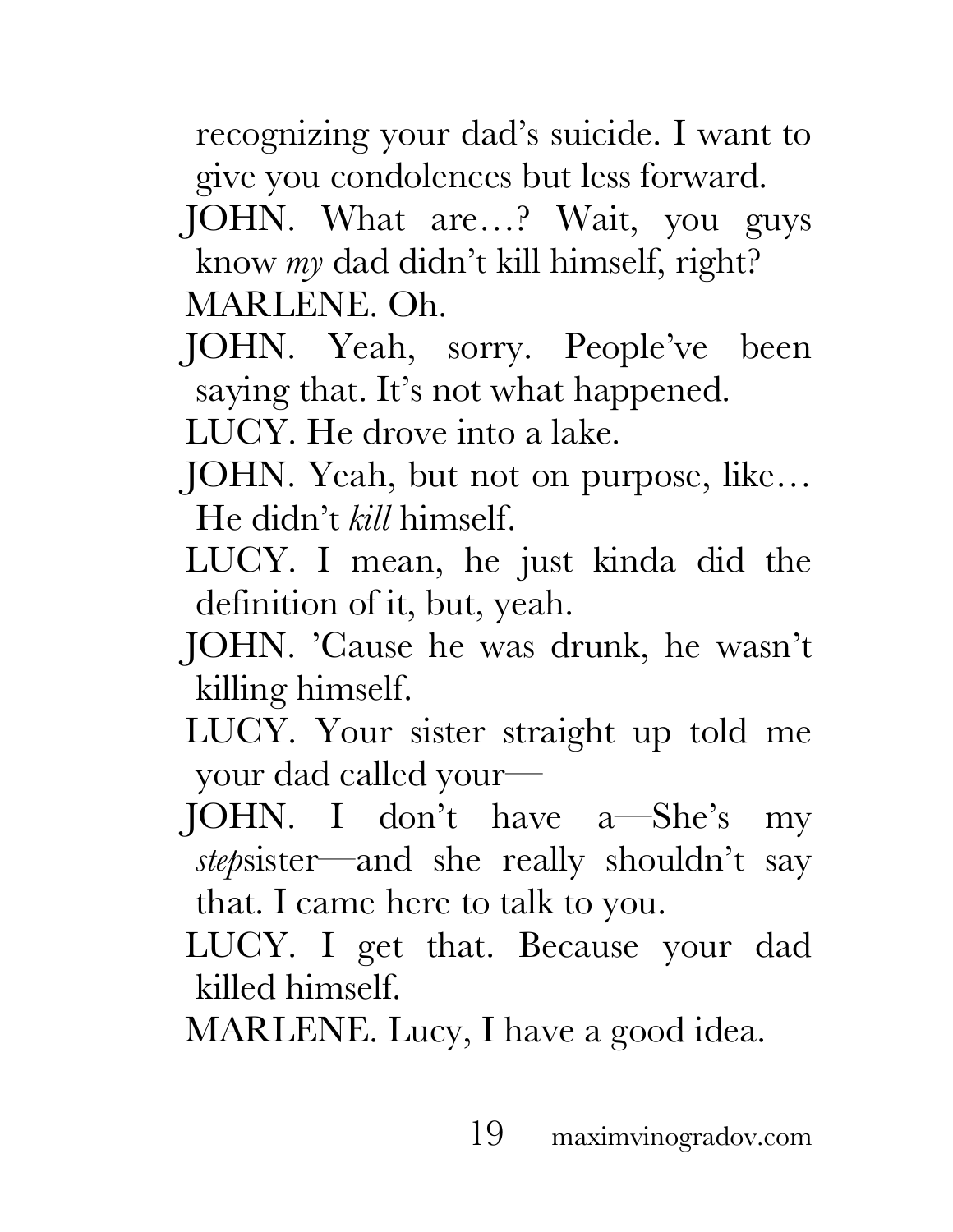- LUCY. Like, I figured you'd flag me down at school or something—it's been like two weeks right? Yeah, I figured you'd say something. It's pretty niche.
- MARLENE. John, would you like to help us with something?
- JOHN. I can in a sec; I really wanna talk to Lucy. I'm sorry.

LUCY. Woah, what?

- JOHN. Do you remember when we were kinda dating for that week in eighth grade and we were going to the Halloween dance together? This has a point.
- LUCY. No, no, no, no, no—John's gotta go to the party.
- JOHN. I'm not going to the party. I was Spiderman and you were gonna be Mary Jane? Remember?
- LUCY. What? What does this have to do with anything?
- JOHN. I was just remembering that today and remembering this bond that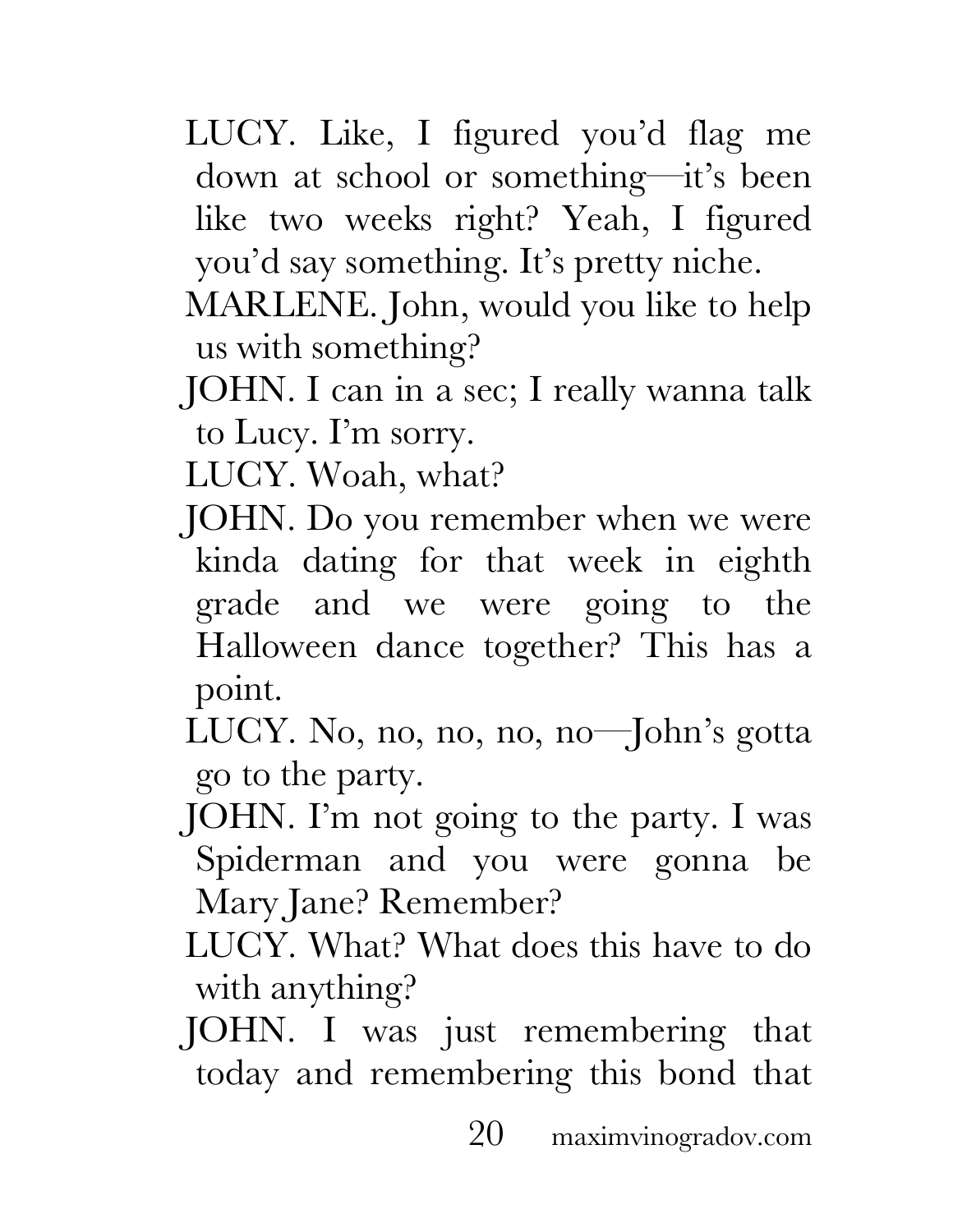we used to have and it just felt so weird that we hadn't talked in so long—

LUCY. Wait, eighth grade? I didn't go to any of the dances.

- JOHN. Yeah, I know. That's why we broke up.
- MARLENE. John? What are you doing tonight?
- JOHN. Well, that's what I came to ask you.
- LUCY. Are you for real asking me out right now?
- JOHN. No! No, no, no! Not at all!
- MARLENE. Lucy, it'll work with three. I promise. John already knows the big secret, so you don't lose anything! Halloween's the only night we can try this; it's like hell's visiting hours.
- JOHN. What I did wanna ask is kinda bigger, and stay with me… What?
- LUCY. John, I'm not going out with you.
- JOHN. I wasn't asking to go out with me. Sorry that that was unclear. I was—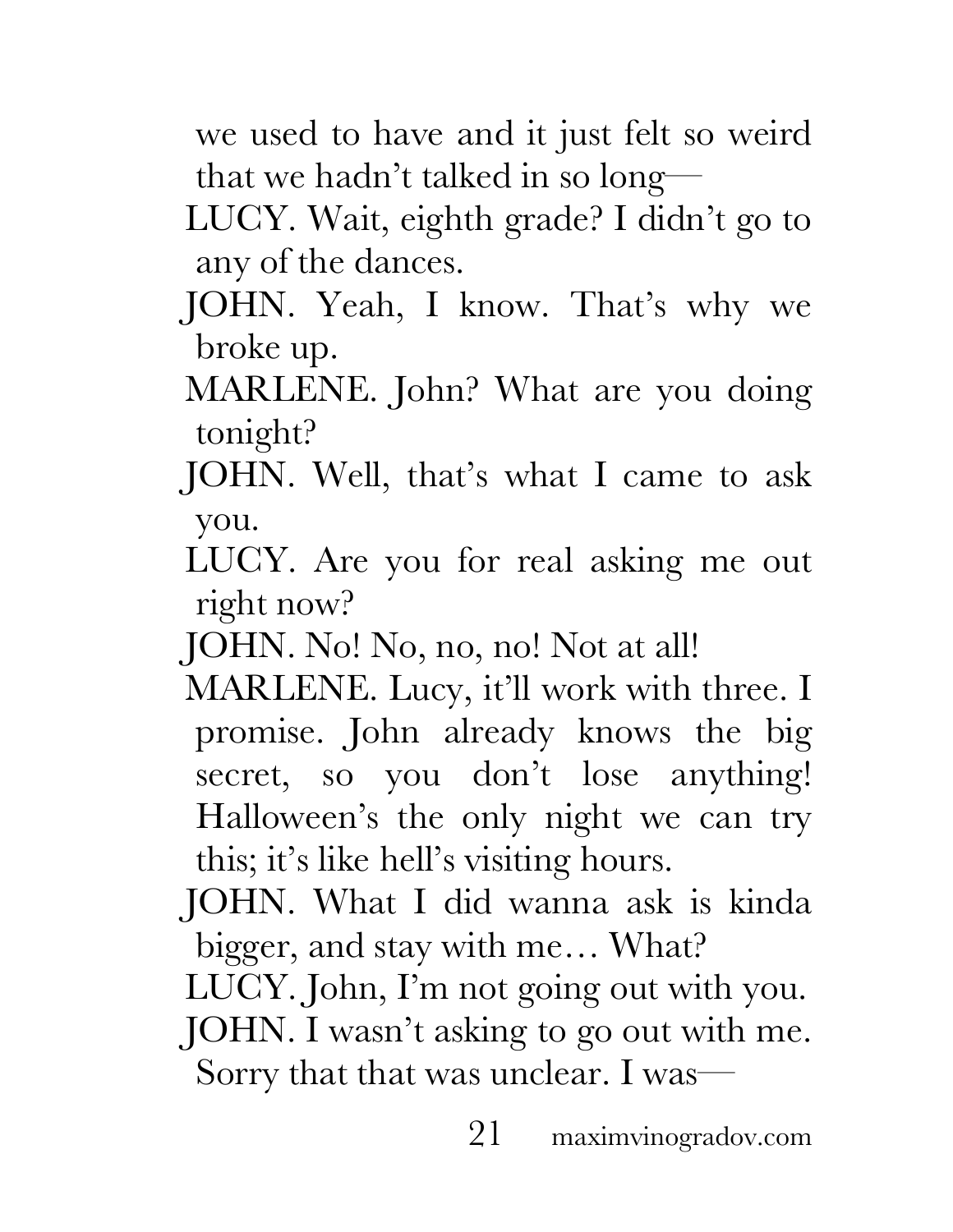LUCY. And can I talk to you for two seconds?

MARLENE. I feel like if you do, you're gonna convince me of something, and I don't want that right now. John, we need your help.

- LUCY. Marlene! No, no, nope! Nope! Please stop.
- MARLENE. If we're leaving the lights on, we need three!
- JOHN. What are we doing with three?
- MARLENE. (*re: Ouija board*) We need your help talking to Lucy's mom.

LUCY. Marlene.

- JOHN. Oh. I can help. Yeah. (*re: Ouija board*) Is your mom like, y'know, the Steven Hawking…?
- MARLENE. What? No, no, no, no: Steven Hawking is alive.
- LUCY. Jesus, Marlene.
- JOHN. Oh, wow. Oh. Is…? Is your…?
- MARLENE. What? He knows. He knows! He doesn't know? How does he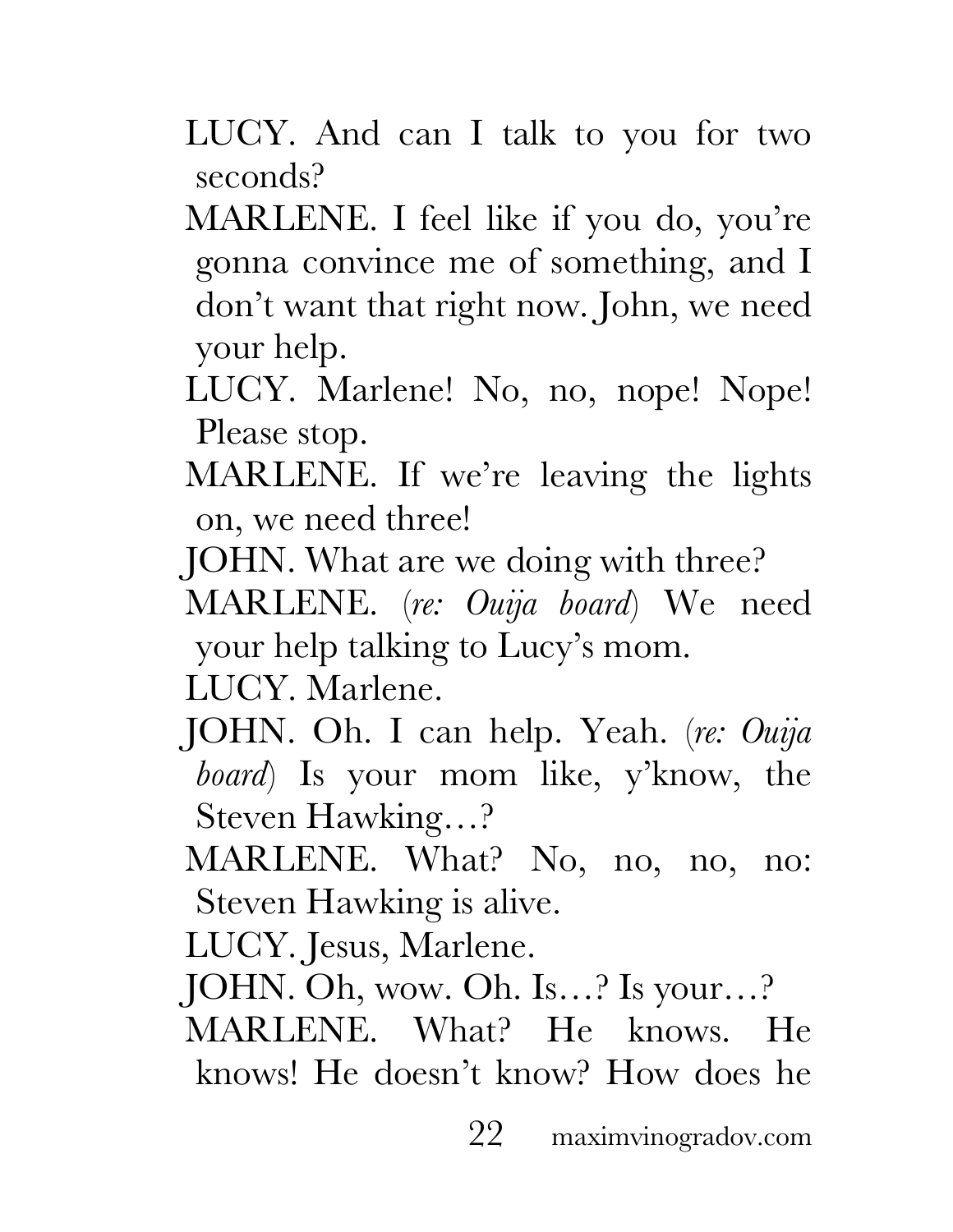not know?! We carpooled together for like eight years! Oh, my goodness, did he actually not know?

- JOHN. Oh, Lucy, I'm so sorry. When'd that happen?
- MARLENE. I'm so sorry. Oh, my goodness—I'm so sorry.

LUCY. Jesus, Marlene.

- MARLENE. I don't understand! How didn't he know?!
- JOHN. Well, I mean, we lost touch! I'm really sorry we did that. I'm sorry I didn't know your mom died.
- MARLENE. No. Lucy was three when Angie died.
- JOHN. No. No, her mom moved to China. She studied pandas there. When'd she pass away?

LUCY. Jesus, Marlene. You were literally the only person at school who knew that! MARLENE. I'm so sorry! I'm so honored also, but I'm really sorry!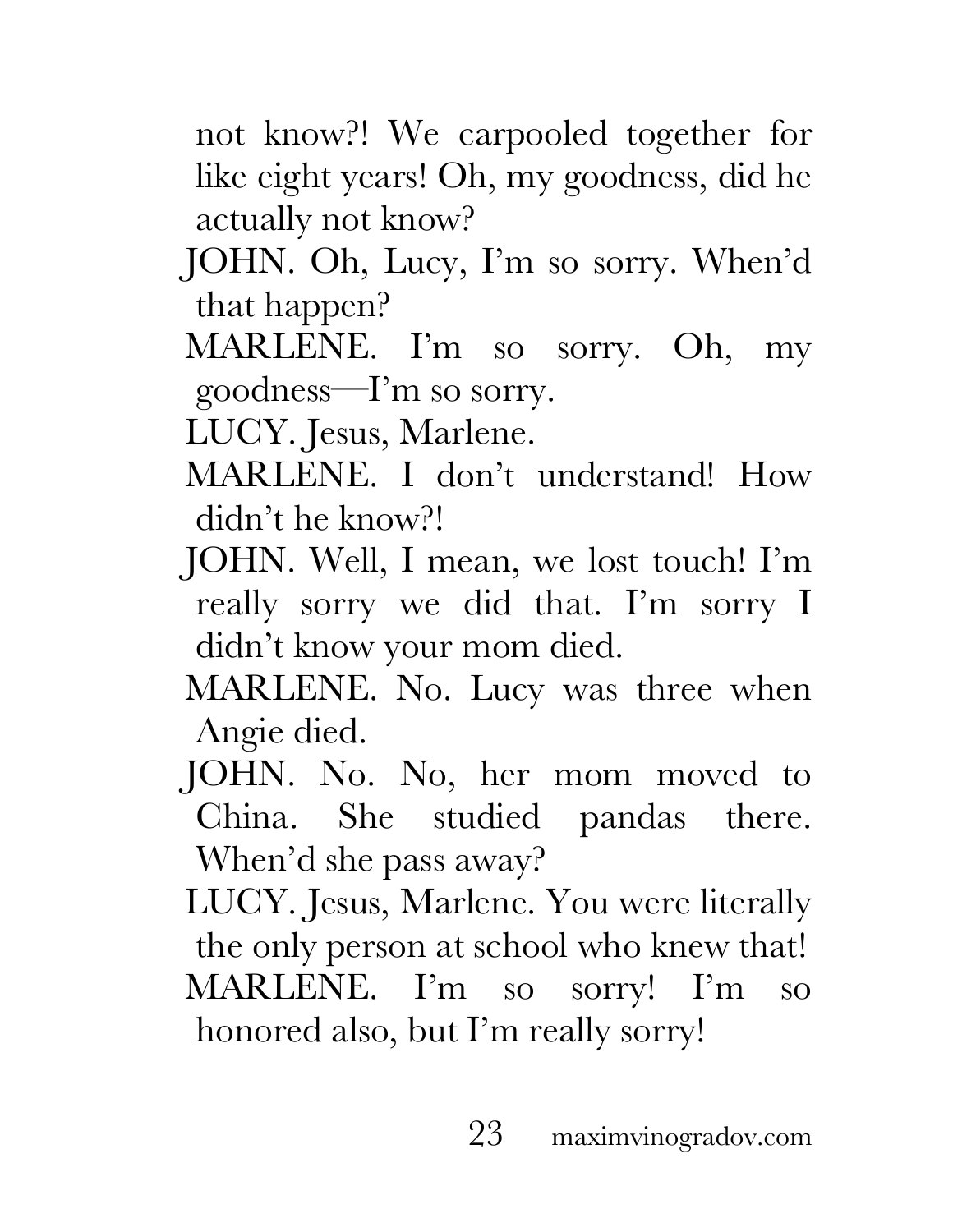JOHN. Wait, what? Why'd you tell me…? How did she die? Oh. Oh. So,

like, both of your parents are now…?

LUCY. You can't tell anyone.

MARLENE. Like Harry Potter.

LUCY. Marlene.

- MARLENE. I just—I think it's a beautiful thing: I wish I were an orphan besides my parents dying—I'm so sorry I did this.
- LUCY. Okay, let's make sure this is just crystal clear. John. You cannot tell anybody. Okay?
- JOHN. Hey, I mean it's okay. You could've told me. Like, people'll get it, y'know? I don't think anyone's gonna, like, call you names.
- LUCY. No, I mean—Why would call me—? What? What names? No. You can't tell anybo—Look around. There's nobody here. Zero living relatives. What am I?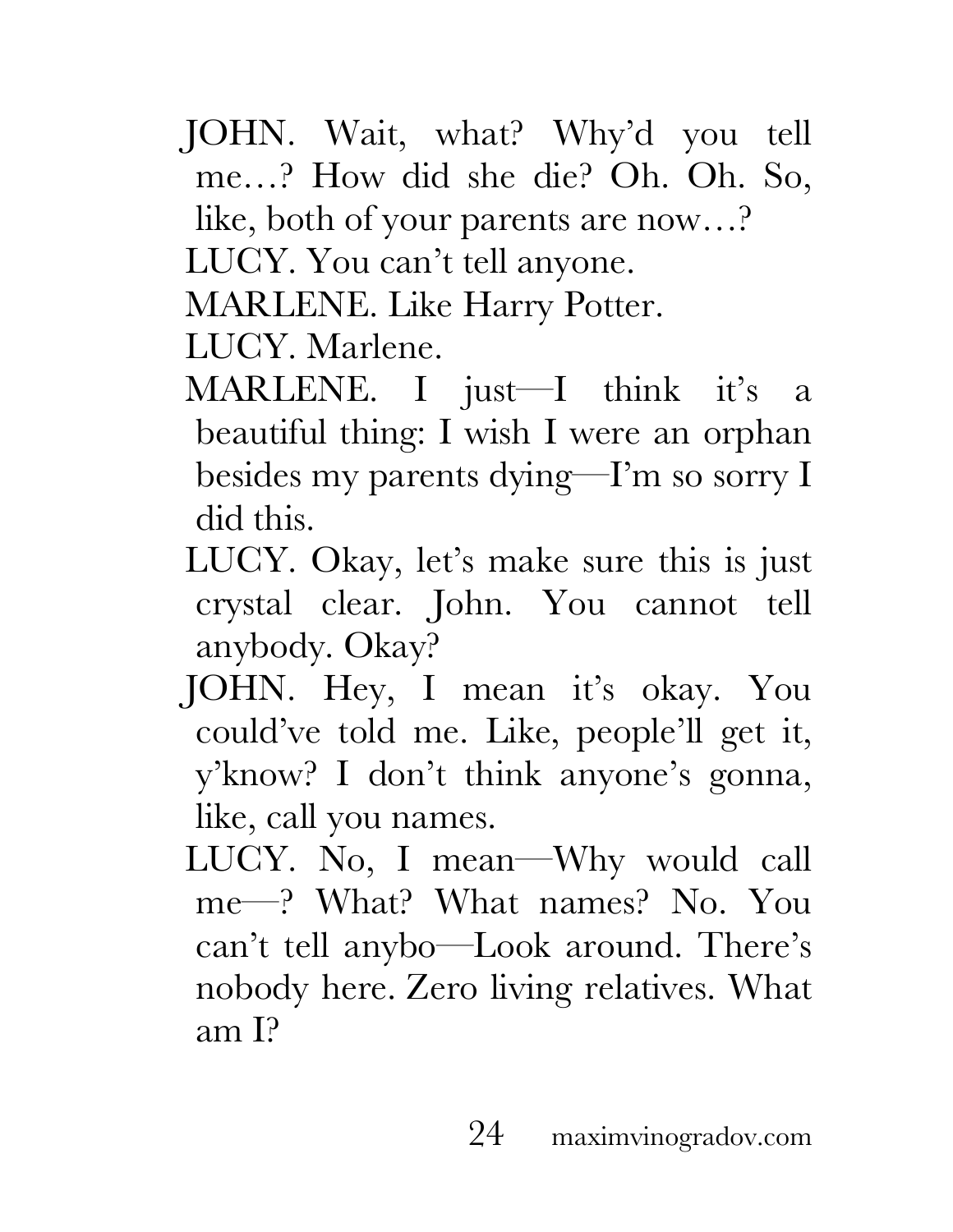- JOHN. *I* would never call you any names.
- LUCY. Jesus—Okay. I am supposed to be a ward of the state. I'm sixteen. I'm currently a big oops. If you tell the wrong person and they tell the right person, I move somewhere and spend my next year and a half in foster care.
- MARLENE. Wait. When are you moving to British Columbia?

LUCY. Jesus, Marlene.

- MARLENE. Oh, he wasn't supposed to know that either. I'm gonna be in this pillow.
- LUCY. Thank you. Okay. I don't know why this is like this—why the state doesn't know. Nobody at the funeral home or anywhere triggered any silent alarms. You can literally tell nobody that I'm alone here. Do you understand how much you can fuck up my life if you tell anybody that I'm alone here?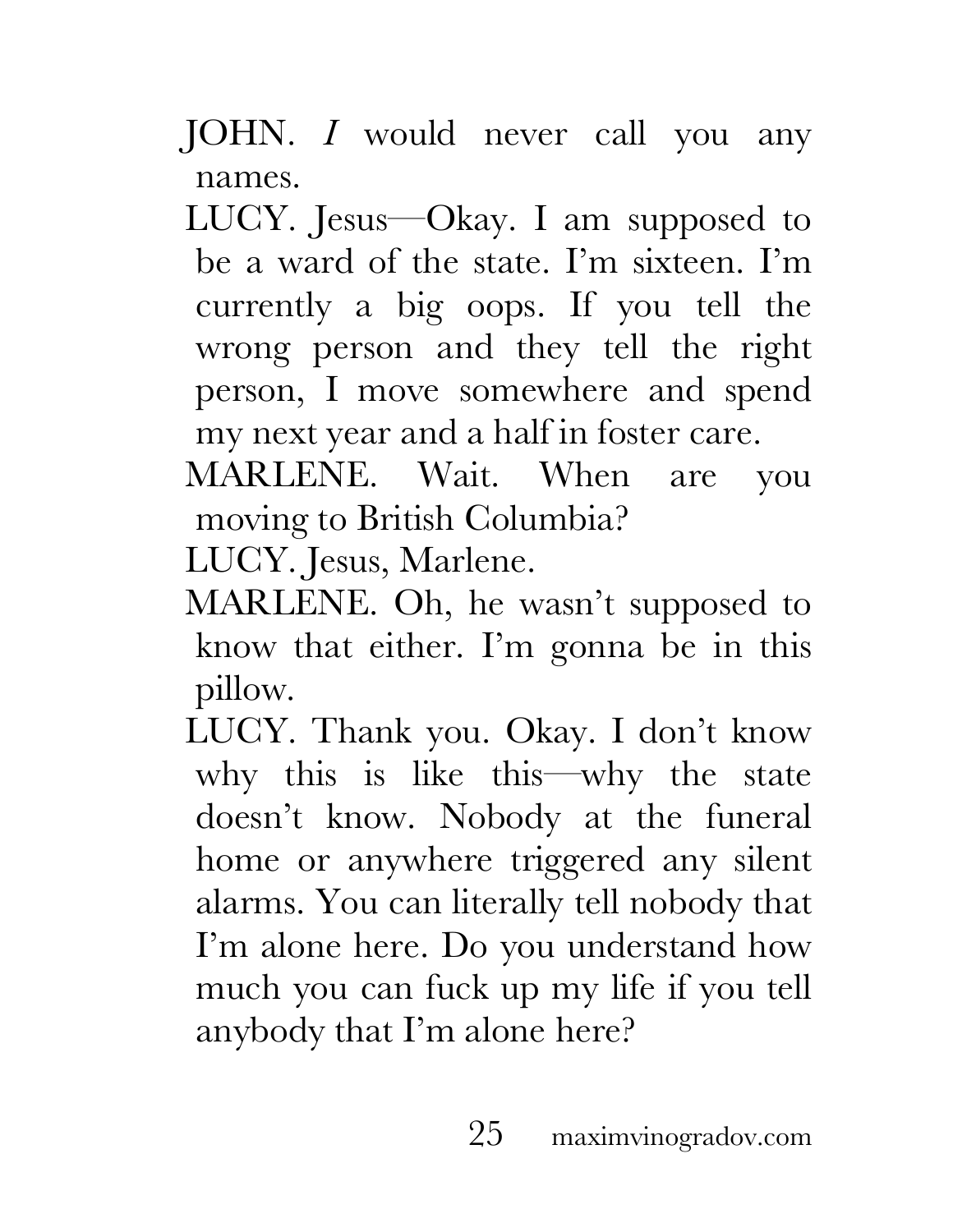JOHN. Got it. That—That sounds really terrible.

MARLENE. It's okay to have dead parents; it theoretically isn't your fault. LUCY. Marlene.

- MARLENE. *\*incoherent pillow mumbling\**
- JOHN. How did… How did your mom die?

LUCY. Melanoma.

- JOHN. I'm sorry that I didn't know that.
- LUCY. No. It was kinda great that you didn't.
- MARLENE. *\*incoherent pillow mumbling\** LUCY. Just run it through the wash first and then you can say it. Okay?
- MARLENE. John's a third and that means we'll be able to reach her. Two won't do it. Especially with the lights on.
- LUCY. Swear on your life that you won't tell anyone any of this.

JOHN. I won't. I swear I won't.

LUCY. Goddamn it. Okay. You wanna do a séance?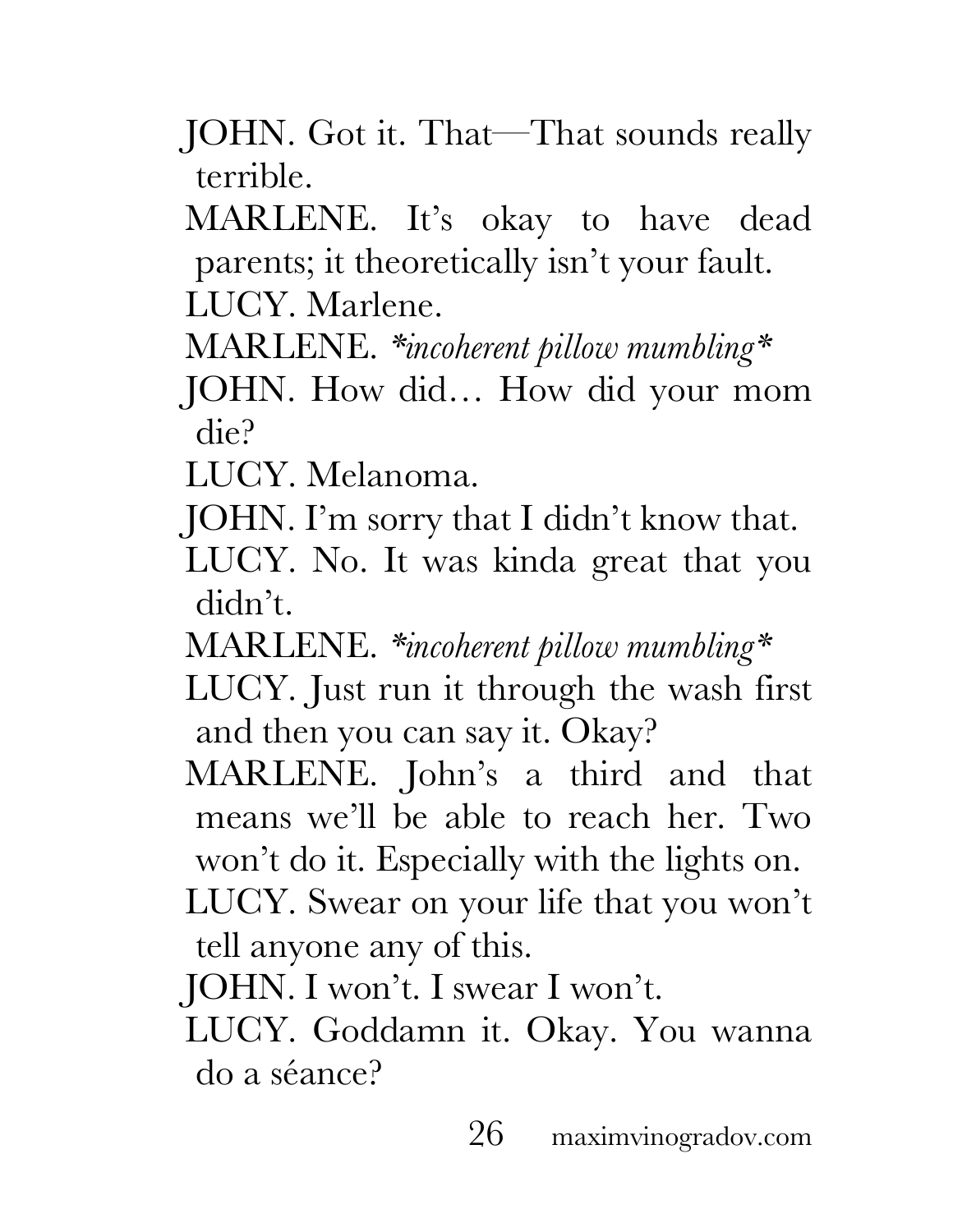JOHN. Yeah.

MARLENE. Terrific! John Jacob Jingleheimer Schmidt, is this your first time contacting the spirit world?

- JOHN. Uh. Yeah. You guys do—like, you guys do witch stuff?
- LUCY. I don't—*I* don't do—
- MARLENE. No, she just helps me and participates and does it too.
- JOHN. Okay. Yeah, okay. Yeah, I'll help. Uh, yeah.
- MARLENE. Fantastic! Lucy, can you go get that picture?

*LUCY exits.*

- MARLENE. John, can you put these on each point of the pentagram? Literally for the love of God: don't light them yet. JOHN. Okay. Can't believe I believed pandas in China.
- MARLENE. Oh, don't worry about that. She told Alexa Kline that her mom was a cage boxer in Paris, trying to make her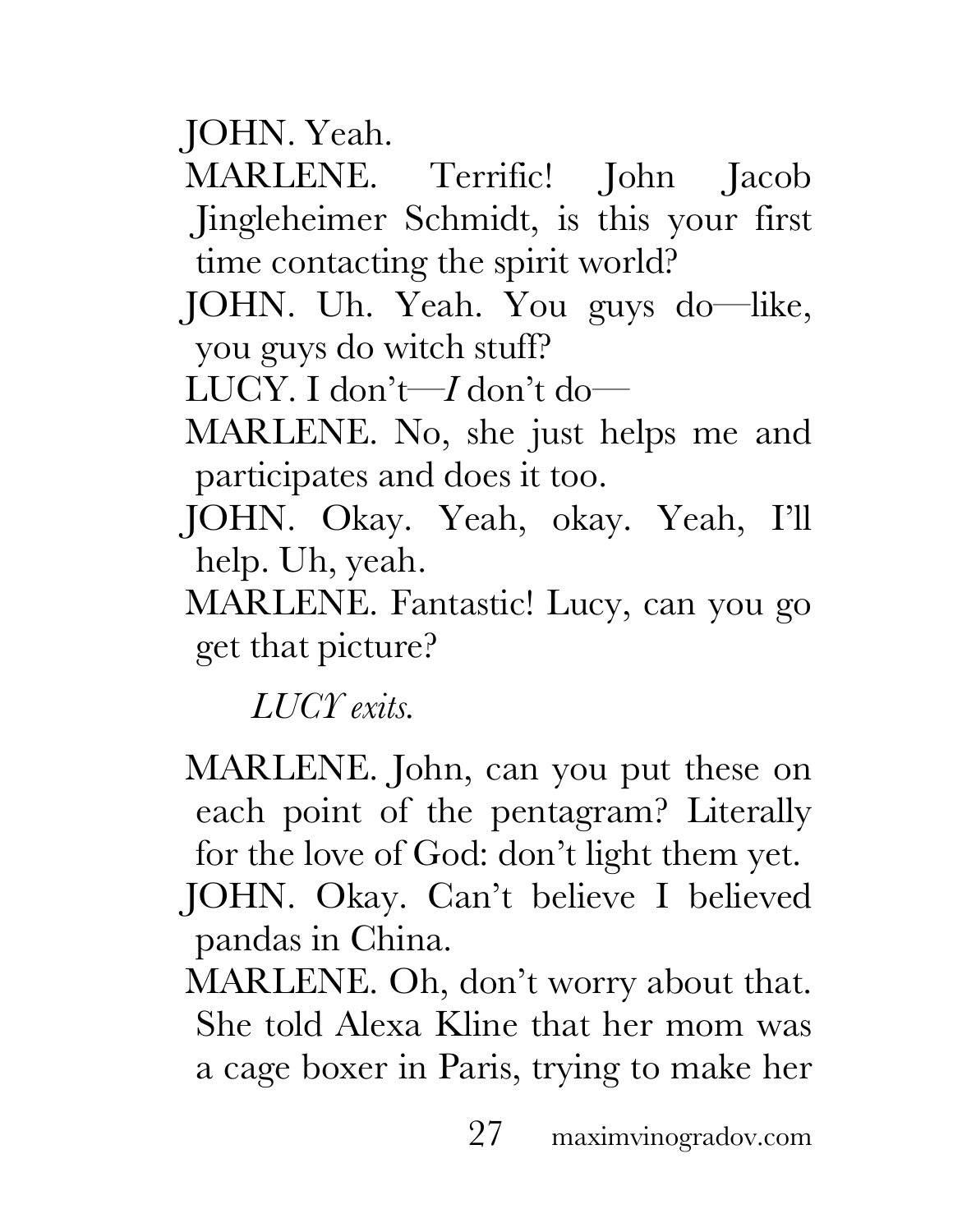way back to America. The one I kept hearing most recently was she just lives up north somewhere under a different name. I thought the three of us knew. Sorry for spilling.

- JOHN. Yeah. Have you and Lucy kept in touch?
- MARLENE. Not exactly. She'll still…
- JOHN. She still kinda make fun of you at school?
- MARLENE. I think it's just to keep up appearances. It's really toned down from eighth grade; she's making great progress. I actually went to your dad's funeral. It was really great. Great day out, still in the sixties. Your mom said really pretty things. Lucy's dad's funeral was terrible. February's just an awful time to have people die. Sorry, John, we were talking about your dead dad. Two weeks? Do you still see him on the street?

*LUCY enters.*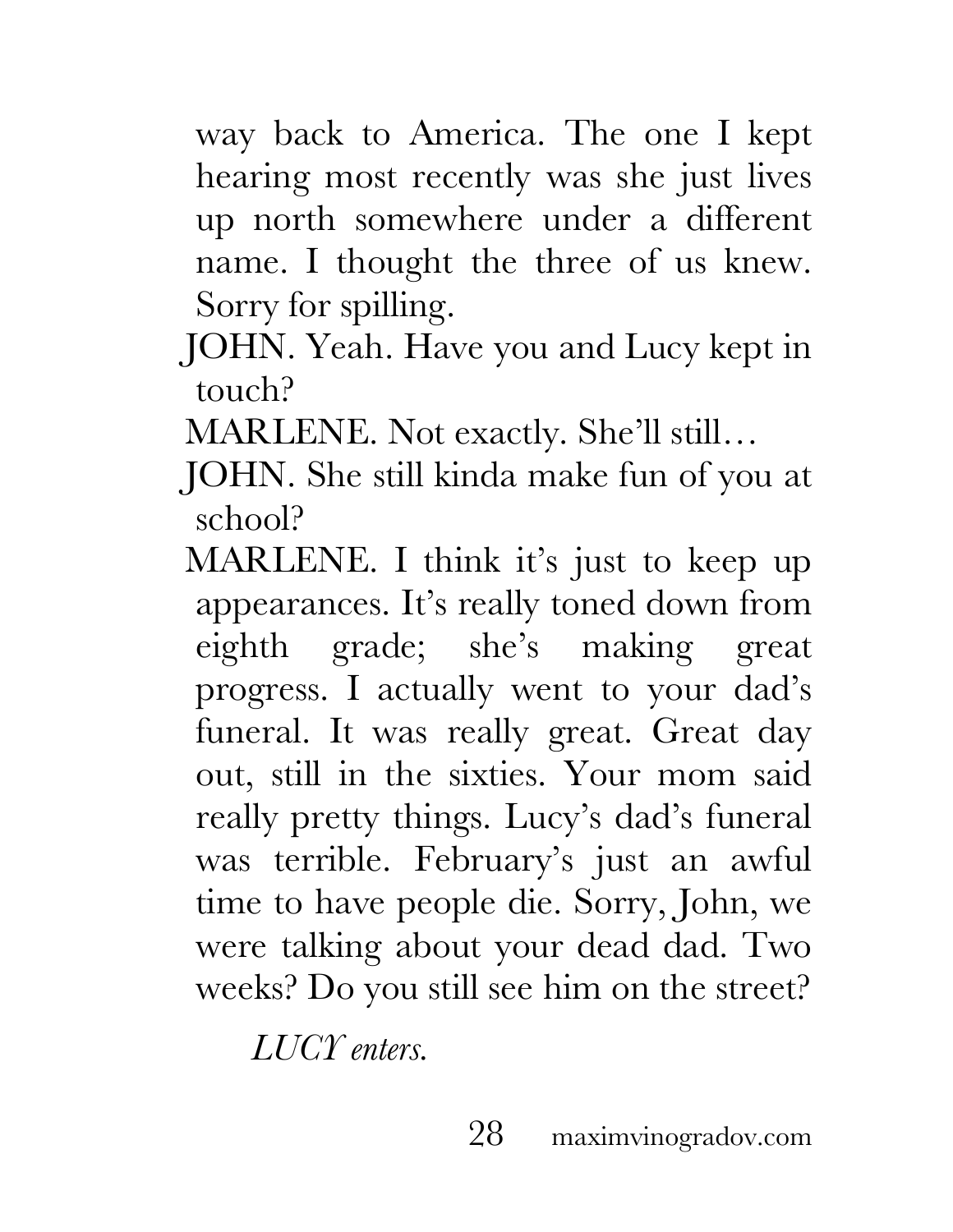- LUCY. Marlene! You know what? Why doesn't someone go get candy? I didn't get any candy. We don't want kids ringing the bell and interrupting, so let's leave a bowl out.
- MARLENE. I love that idea! But I need to set this up still. John, the 7/11 down the street?
- JOHN. You want me to go?
- LUCY. Yeah, just for a second.
- JOHN. Uh. Okay, I still need to talk with you.
- LUCY. Don't worry. I'll let you back in. MARLENE. Oh! Grab Tootsie Pops!

*JOHN exits.*

MARLENE. (*a la Mr. Owl*) A one, a two, a three—

LUCY. Think he's scared off?

MARLENE. No. Hey, have you ever actually talked to your mom before? LUCY. I don't think so.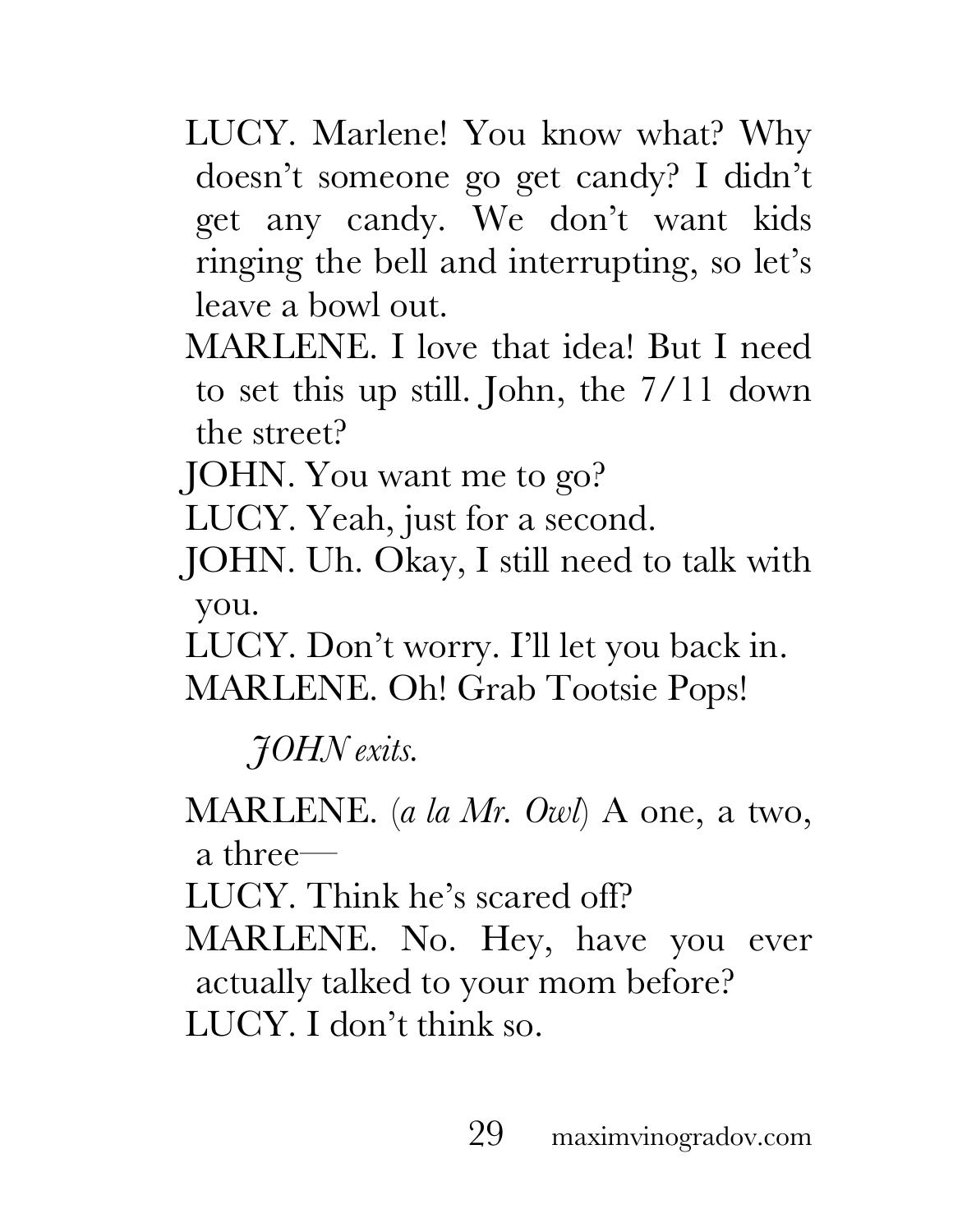*February, 2004. Power's out. Lanterns and flashlights. DAD enters, his nose in his books. He's obsessed with them and jumping in and out of lucidity. LUCY carries an exhaustion and disgust with him.*

MARLENE. You want to be alone to think about your dead parents. I'm gonna keep setting things up.

LUCY. Hi. *Hi*. You didn't pay the power bill, so I moved everything in the fridge to the garage, but it's March in less than a week, so I don't know how long all of it's gonna last. Just in case, I bought us granola bars, jerky, and your favorite apples! If you want anything savory, you gotta order it or just pay the power bill. There was *some* meat, but it's gonna go bad, because, again, you didn't pay the power bill. If that's something I need to do from now on, you gotta just tell me. DAD. Dinner?

LUCY. We can't. There's no power.

30 maximvinogradov.com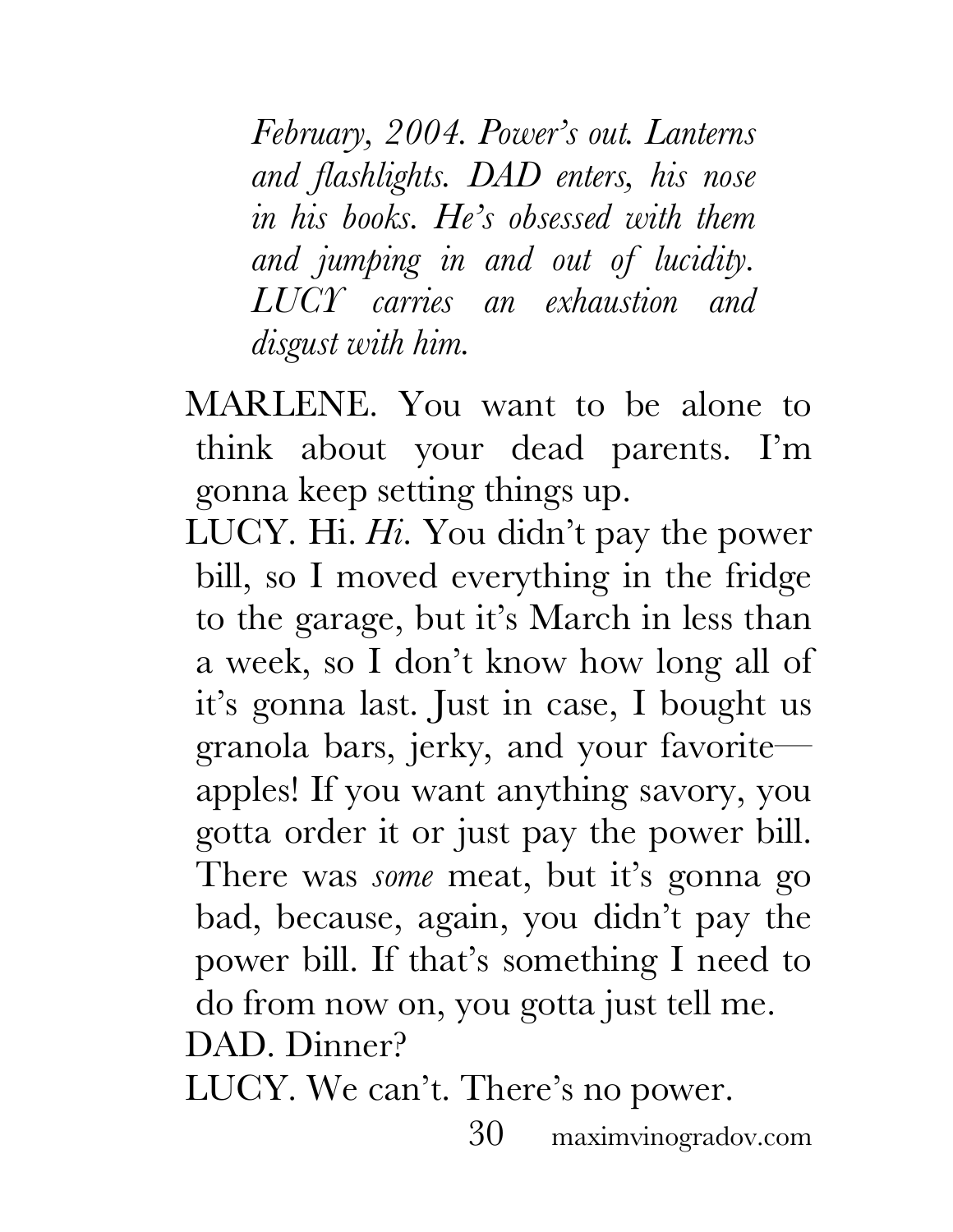DAD. There's...? Ah. I'll hit the breaker. LUCY. You didn't pay the bill.

DAD. It's expensive. We don't have all that much money.

LUCY. We do. We have Angie's royalty checks, remember? We also have granola bars, jerky, and apples; what do you want? You want an apple? Hey, can you tell me how to pay the power bill? Do I write a check to somebody? I know we can pay online so it'll just be a monthly withdrawal from the bank account, don't need to do anything, but I need all of Angie's info. Can you give me that? Could I find it in that desk drawer in your room? All right. I'll just look for it tonight.

DAD. We don't have the money.

LUCY. We do. We have a lot of it. Okay? Okay? Can you just…? If it's a bad night, and you're already sulking about it, then sulk about it with me. Just do it out loud. What was *her* favorite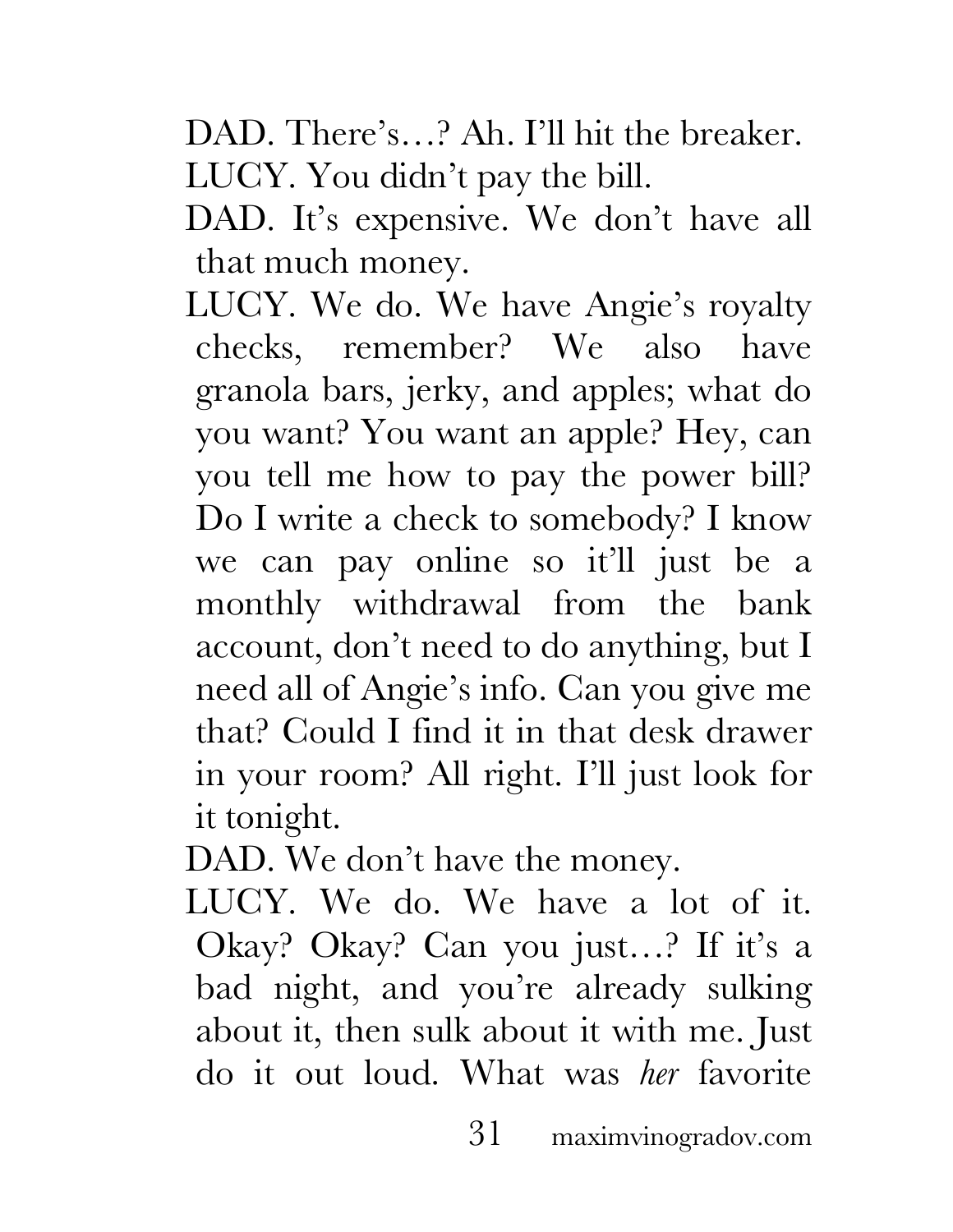- food? What'd she like to eat? Just talk. J'eat at all today? Your cheeks are practically sticking to your skull.
- DAD. I'm sorry. What'd you say?
- LUCY. When was the last time you took a shower?
- DAD. Uh, I just did.
- LUCY. No, you didn't. I literally turned on the shower yesterday and laid shit out for you, why didn't you just get in?

DAD. I did.

- LUCY. You're not looking at me. Please take a shower.
- DAD. Come on—let's just—weren't you gonna bring someone over tonight? Didn't want to hold you from that.

MARLENE. I like this picture.

- LUCY. Name one time in the past five years I've brought someone in this house.
- DAD. No, no, you were gonna bring Angie, didn't wanna…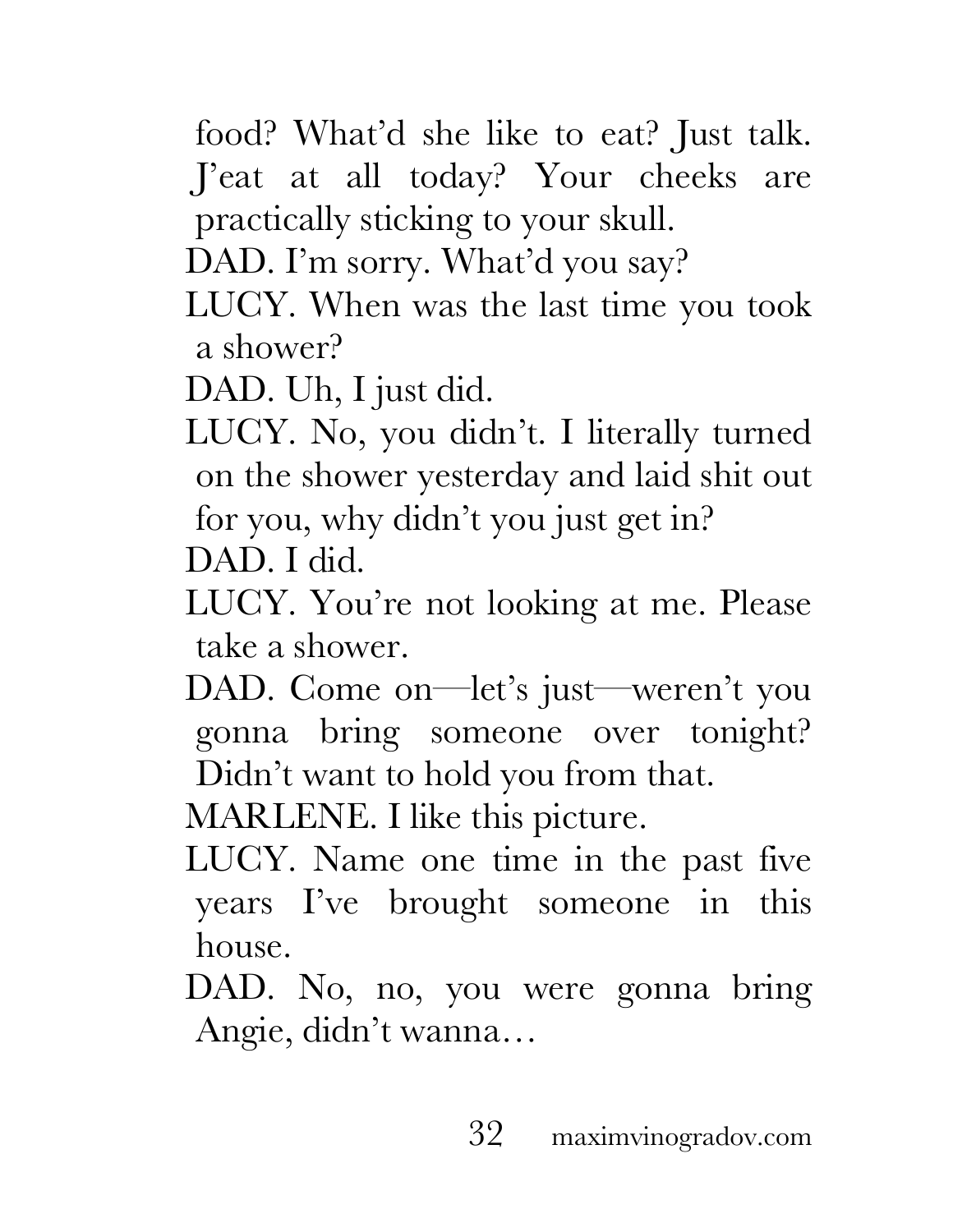MARLENE. Your mom looks a lot like you.

LUCY. Just talk about her if you're gonna be like this anyways. I need to talk to you about something, so how much longer are you gonna be like this? What the fuck happened to you? It's been three weeks with this shit every night.

DAD. Do you remember when… when I taught you how to ride a bike? I remember you were too old. You were ten on training wheels. I remember letting go of you and that couple was walking down the street and they figured you easily knew what you were doing and you ripped right into 'em.

LUCY. We should bike again. It'll be good. Honestly, let's grab some flashlights, head lamps, whatever we got, let's go biking right now. Yeah! Come on! Let's not even think about it! DAD. We're not going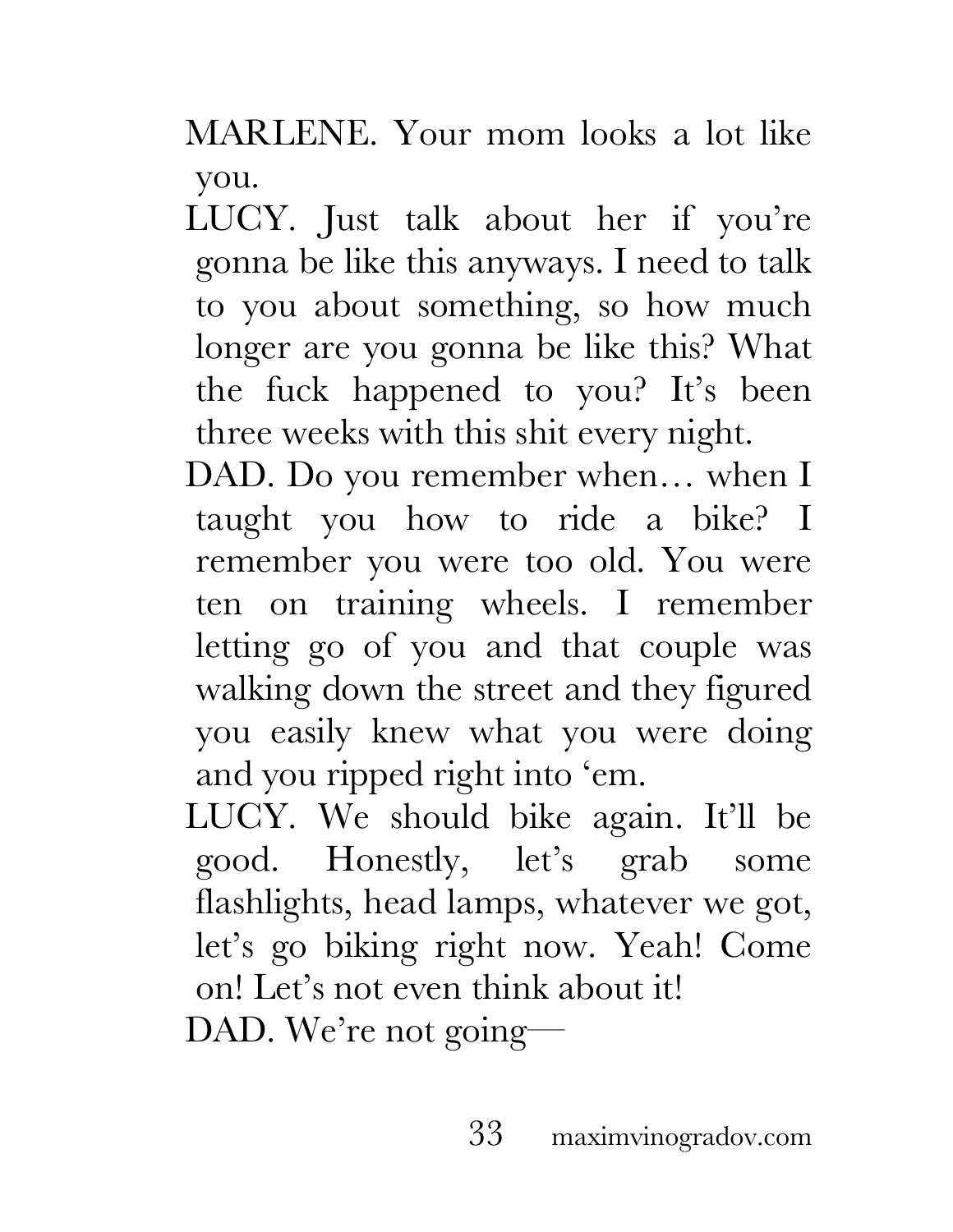LUCY. That's the spirit! I'll go pull 'em off the rack!

*LUCY exits.*

MARLENE. Do you think she haunts this place too? Ooo, I wonder if they're haunting together.

DAD. Hey, Angie. We're going on a bike ride, if you wanna—I—(*becoming lucid; recognizing surroundings*) Oh, my God.

MARLENE. Like they're doing couples costumes on Halloween. Do you think Halloween is a bigger deal in the afterlife, or would it be like us having a holiday where we celebrate having skin or something? Like, it's boring? DAD. Oh, my God. Oh, my God.

*LUCY enters.*

LUCY. Whew! Come on! They're off the rack! I'm so sorry but I nicked the car a little! And the bikes! But let's just do it! Come on!